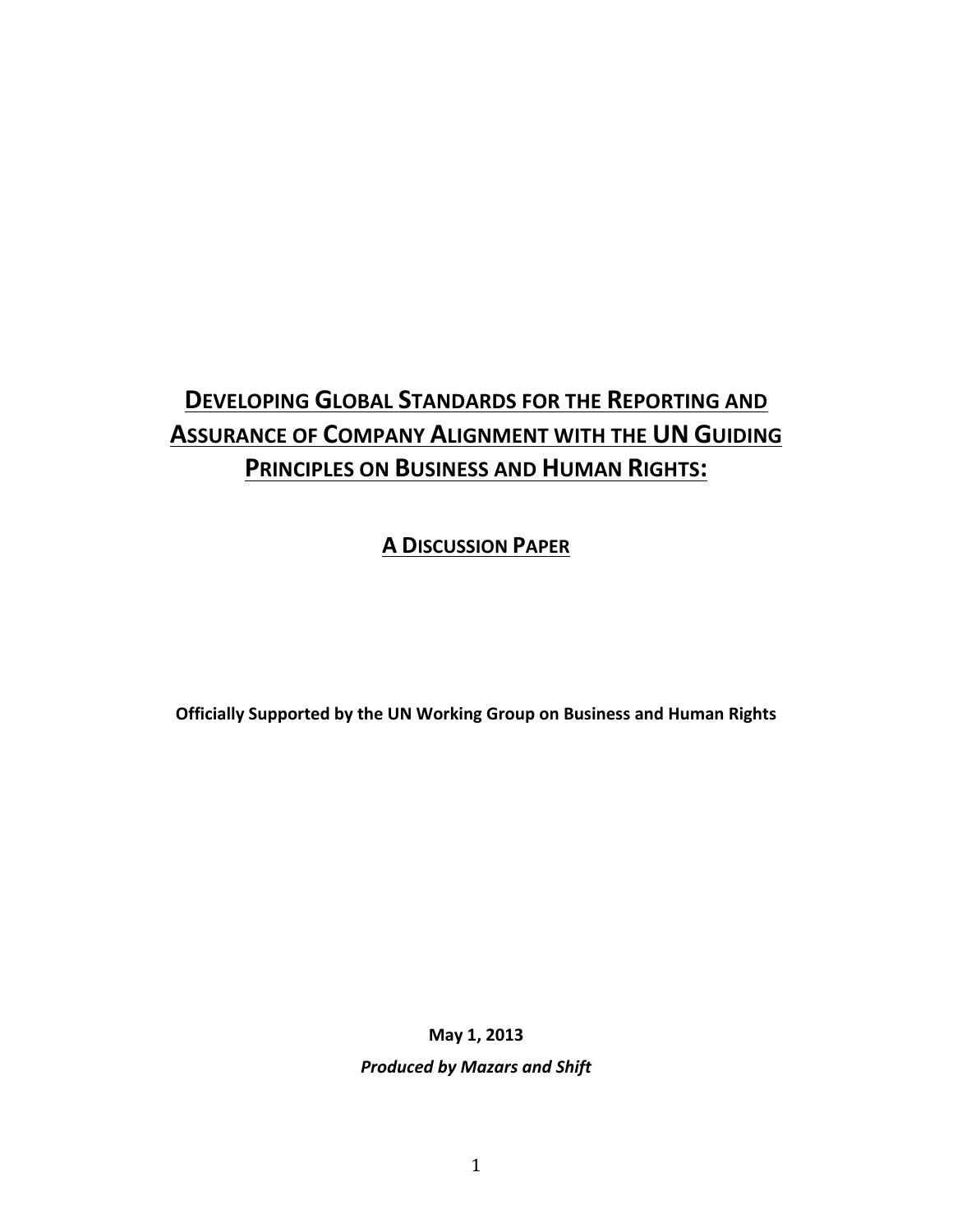# **TABLE OF CONTENTS**

| 1.                                                                                                          | <b>INTRODUCTION</b>                                                                                   | 3  |
|-------------------------------------------------------------------------------------------------------------|-------------------------------------------------------------------------------------------------------|----|
| 1.1.                                                                                                        | The UN Guiding Principles on Business and Human Rights                                                | 3  |
| 1.2.                                                                                                        | The Mazars/Shift Project                                                                              | 5  |
| 1.3.                                                                                                        | How the Reporting and Assurance Standards Will Work Together                                          | 6  |
| 1.4.                                                                                                        | Understanding Alignment with the Guiding Principles as a Journey                                      | 7  |
| 1.5.                                                                                                        | Human Rights Assurance and Non-Financial Reporting Initiatives                                        | 8  |
| 2.                                                                                                          | <b>KEY ISSUES WITH REGARD TO THE REPORTING STANDARD</b>                                               | 10 |
| 2.1.                                                                                                        | The Content of the Human Rights Statement: Reporting on Human Rights<br><b>Policies and Processes</b> | 10 |
| 2.2.                                                                                                        | Identification and Assessment of Salient Human Rights Risks                                           | 10 |
| 2.3.                                                                                                        | Public Disclosure of How Specific Risks or Impacts Are Addressed                                      | 12 |
| 2.4.                                                                                                        | Additional Information in the Human Rights Statement                                                  | 13 |
| 3.                                                                                                          | <b>KEY ISSUES WITH REGARD TO THE ASSURANCE STANDARD</b>                                               | 13 |
| 3.1.                                                                                                        | Determining the Scope of the Assurance                                                                | 13 |
| 3.2.                                                                                                        | Materiality for Items to be Included in the Human Rights Statement                                    | 14 |
| 3.3.                                                                                                        | Sources of Evidence for the Assurance                                                                 | 15 |
| 3.4.                                                                                                        | Findings Not Included in the Public Assurance                                                         | 16 |
| 3.5.                                                                                                        | Levels of Assurance                                                                                   | 16 |
| 3.6.                                                                                                        | The Competence and Independence of Assurance Providers                                                | 17 |
| 4.                                                                                                          | THE CONSULTATION AND PUBLIC COMMENT PROCESS                                                           | 18 |
|                                                                                                             | <b>ANNEX A-DEFINITIONS AND KEY REFERENCES</b>                                                         | 19 |
| ANNEX B-ELEMENTS OF THE GUIDING PRINCIPLES FOR INCLUSION IN THE<br><b>REPORTING AND ASSURANCE STANDARDS</b> |                                                                                                       | 22 |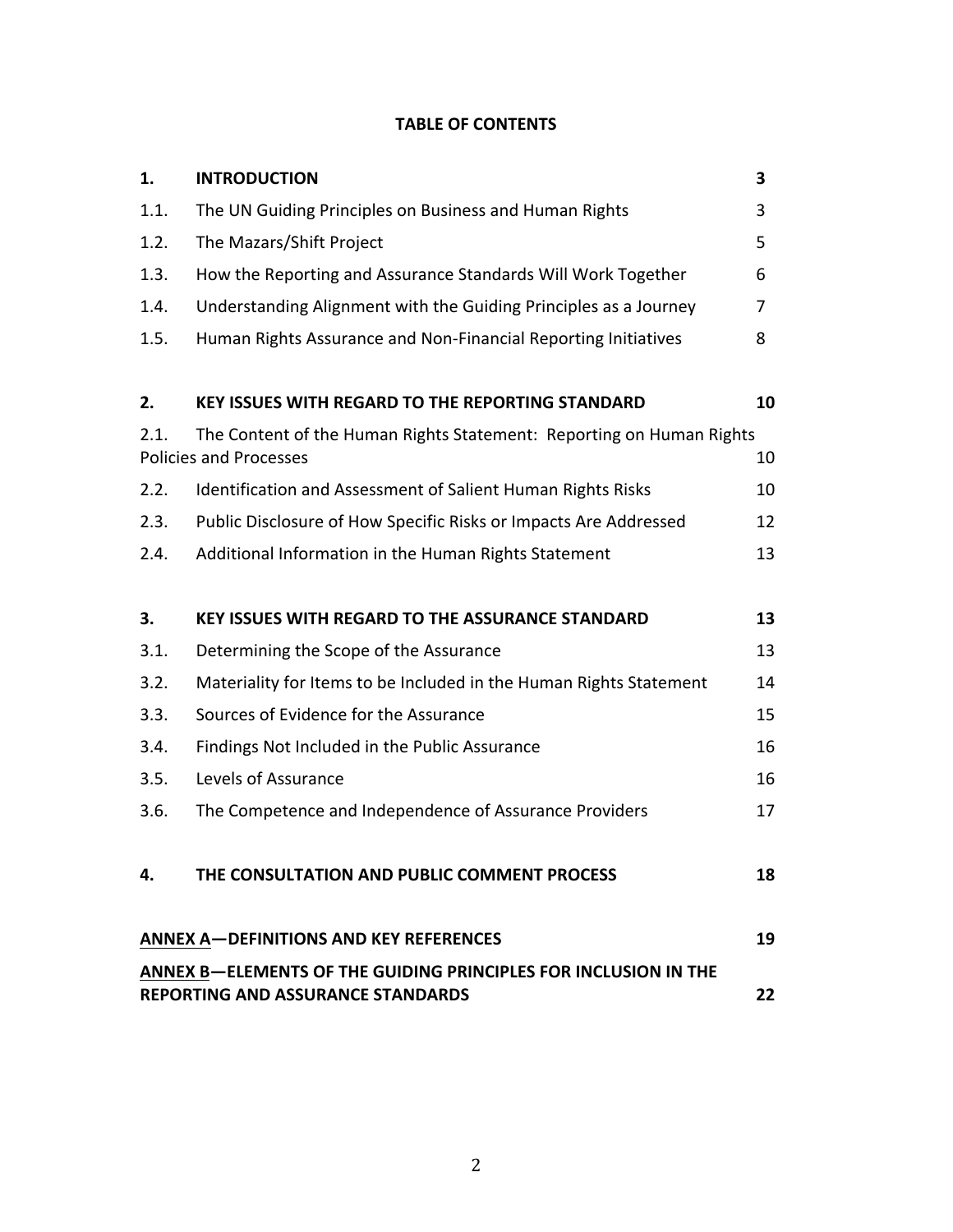# **1 INTRODUCTION**

This paper describes a project to develop a twin set of standards for human rights reporting and assurance:

- 1. A standard for companies to issue a Human Rights Statement that states the extent to which their internal policies and processes align with the UN Guiding Principles on Business and Human Rights (the "Reporting Standard"); and
- 2. A standard for independent external human rights assurance providers to provide a Human Rights Assurance that attests that the company's Human Rights Statement is a fair representation (the "Assurance Standard").

The project is led by Mazars, a global auditing and accounting firm and Shift, a nonprofit centre on business and human rights. It is officially supported by the UN Working Group on Business and Human Rights. The paper sets out a range of issues on which the Mazars-Shift Project Team (the "Project Team") seeks early consultation with stakeholders, since they raise questions that are fundamental to ensuring that the Reporting and Assurance Standards can add value to existing initiatives in the business and human rights arena, as well as non-financial reporting and assurance.

This section of the paper sets out background to the project regarding (1) the UN Guiding Principles on Business and Human Rights, (2) the Mazars/Shift project, (3) how the reporting and assurance standards will work together, (4) understanding alignment with the Guiding Principles as a journey, and  $(5)$  human rights assurance and nonfinancial reporting initiatives. Section 2 of the paper focuses on key issues with regard to the Reporting Standard, and section 3 sets out some key issues with regard to the Assurance Standard. Section 4 reiterates the main questions for the first phase of consultation, and the process for submitting views. Annex A lists definitions of key terms and concepts as they are used in the discussion paper and Annex B sets out elements of the Guiding Principles that it is proposed should be covered in the Reporting and Assurance Standards (the "Standards").

## **1.1 The UN Guiding Principles on Business and Human Rights**

In June 2011, following six years of multi-stakeholder consultation and research, the UN Human Rights Council unanimously endorsed the UN Guiding Principles on Business and Human Rights (the "Guiding Principles") authored by the Special Representative of the UN Secretary-General for Business and Human Rights, Harvard Kennedy School Professor John Ruggie (the "Special Representative").

The Guiding Principles establish the authoritative global standard on the respective roles of business and governments for ensuring business respect for human rights. They have been incorporated or reflected in other global standards, such as the OECD Guidelines for Multinational Enterprises, the ISO 26000 Guidance Standard on Social Responsibility, the revised Sustainability Framework and Performance Standards of the International Finance Corporation, and the European Commission's 2011 Communication on Corporate Social Responsibility. In addition, the Guiding Principles are being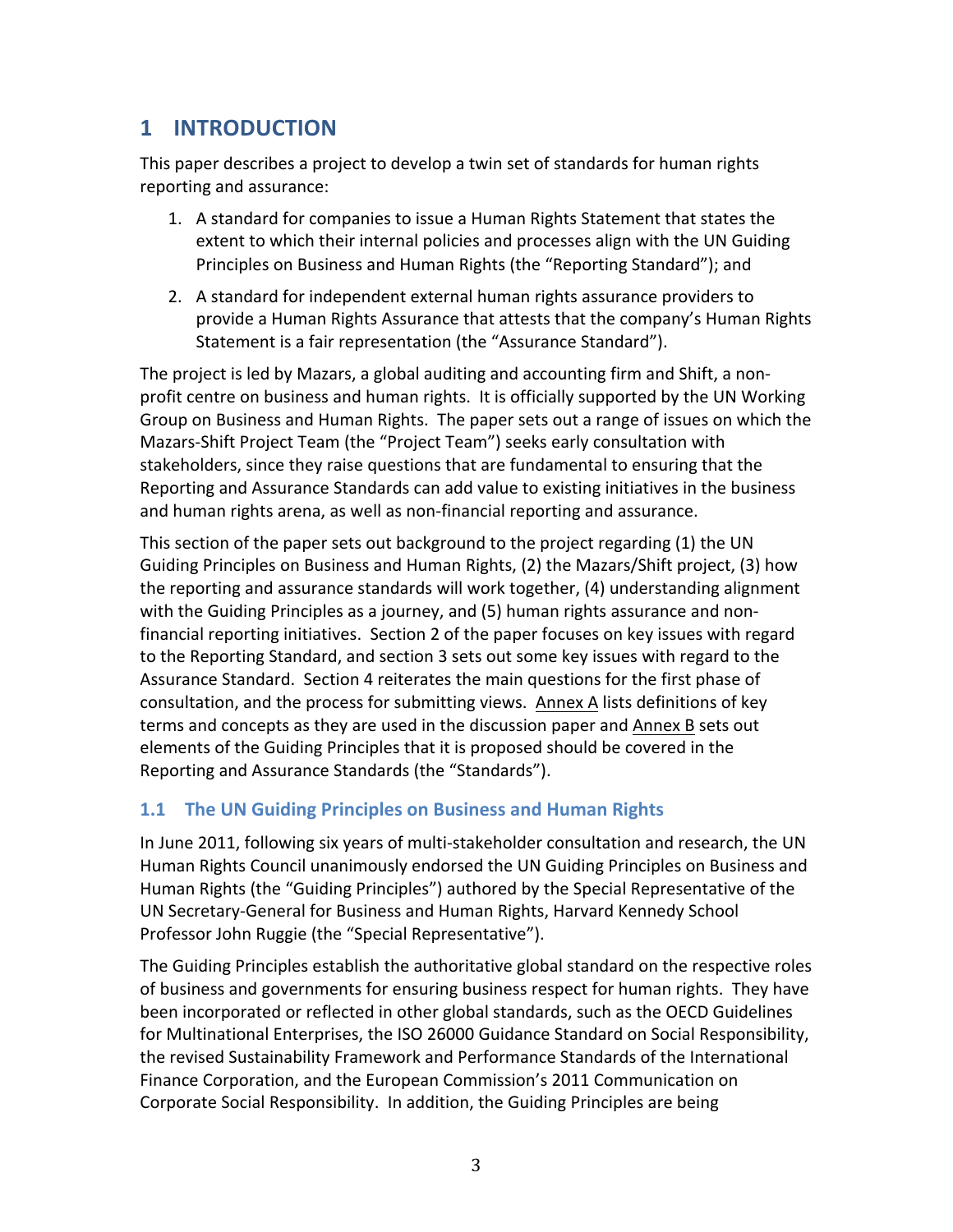increasingly reflected in legal requirements<sup>1</sup> and in enforceable agreements between different contracting parties.

The Guiding Principles implement the 2008 UN "Protect, Respect, and Remedy" Framework on business and human rights, developed by the Special Representative (the "Framework"). The Framework rests upon three interrelated and mutually supporting pillars:

- The *state duty to protect* against human rights abuses by third parties, including business, through appropriate policies, legislation, regulations and adjudication;
- The *corporate responsibility to respect* human rights, meaning to act with due diligence to avoid infringing on the rights of others and address adverse impacts with which they are involved; and
- The need for *greater access by victims to effective remedy*, both judicial and non-judicial.

Under the second pillar—the corporate responsibility to respect—the Guiding Principles require companies to know and show that they are respecting human rights by developing policies and processes for managing human rights, of which the necessary components are:

- 1. A high-level *policy commitment* to respect human rights, supported by operational-level policies, processes, training and incentive structures that embed the company's commitment from the top of the organization to the bottom (Guiding Principle 16).
- 2. A process of **human rights due diligence** under which the company: (a) assesses the actual and potential impacts on human rights arising from its own activities and through its business relationships, (b) integrates the findings from these assessments and takes action to prevent or mitigate adverse impacts, (c) tracks the effectiveness of the efforts taken to address human rights impacts, and

(d) communicates these efforts to affected stakeholders (Guiding Principles  $17 - 21$ ).

 $1$  For example, Section 1502 of the Dodd-Frank Act requires companies to conduct due diligence on their supply chain for products containing certain minerals from the Democratic Republic of the Congo, where mining has fueled armed conflict resulting in the deaths of millions. Dodd-Frank Wall Street Reform and Consumer Protection Act (2010), http://www.sec.gov/about/laws/wallstreetreform-cpa.pdf. Section 1502 in turn has spawned California legislation regulating state procurement of products containing conflict minerals from companies in violation of Section 1502. SB-861, the California Conflict Minerals Procurement Act, http://www.leginfo.ca.gov/pub/11-

<sup>12/</sup>bill/sen/sb\_0851-0900/sb\_861\_bill\_20110218\_introduced.html. And the California Transparency in Supply Chains Act of 2010 requires large retail and manufacturing companies doing business in California to disclose the efforts they have taken to eliminate slavery and human trafficking from their supply chains. See, Thomas White, Ayo Badejo, *California Supply Chain Transparency Law May Affect Non-California Businesses* (May 2011), available at http://www.wilmerhale.com/publications/whPubsDetail.aspx?publication=9802.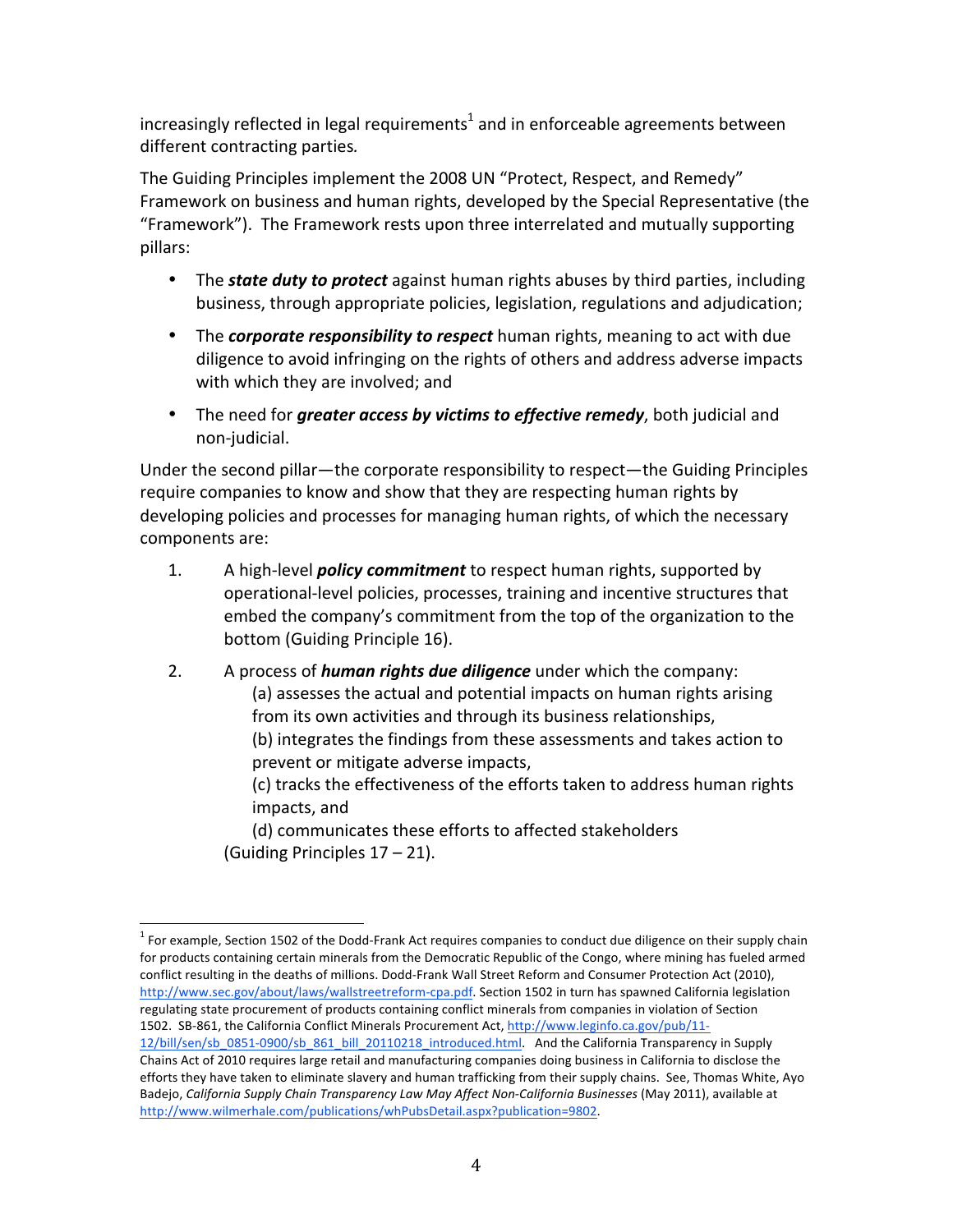3. Providing, or cooperating in, legitimate processes to **remediate** human rights harms that the company has caused or contributed to, including, where appropriate, through effective operational-level grievance mechanisms (Guiding Principles 22, 29 and 31).

The corporate responsibility to respect human rights is the baseline expectation of all companies, regardless of their size, sector, ownership, structure or location. It requires that companies avoid infringing on the human rights of others, both through their own operations and through their business relationships. It requires companies to take appropriate action to avoid causing or contributing to human rights impacts, and to seek to prevent or mitigate the risk of adverse human rights impacts being directly linked to their operations, goods and services through their business relationships, including entities in their value chain and relevant governmental institutions. Although corporate philanthropy and similar actions that support and protect human rights are highly desirable and commendable, they do not offset adverse human rights impacts, and do not discharge a company's responsibility to have in place the necessary policies and processes to identify and address those impacts.

## **1.2 The Mazars/Shift Project**

The UN "Protect, Respect, and Remedy" Framework describes what companies are required to do: namely, respect human rights throughout their business operations, and the UN Guiding Principles on Business and Human Rights detail *how* companies can know and show that they respect human rights in practice. However, there is yet no global and widely accepted process for companies to demonstrate *whether* their policies and processes are indeed aligned with the UN Guiding Principles and therefore capable of meeting their responsibility to respect human rights.

To fill this gap, Mazars and Shift have launched a project to design a global and widely accepted process for companies to assure their stakeholders that they are meeting their responsibility to respect human rights in practice. Mazars is an international organisation specialising in audit, advisory, accounting and tax services with experience of providing human rights assurance to large corporates. Shift is an independent, nonprofit centre for business and human rights practice, staffed by a team that was centrally involved in shaping and writing the Guiding Principles, and chaired by their author, Professor Ruggie. Shift helps businesses, governments and their stakeholders put the Guiding Principles into practice.

The project will be grounded in an extensive and rigorous process of multi-stakeholder consultation. In-person consultations will be located within the ASEAN (Association of South-East Asian Nations) region. With its fast-growing domestic companies and foreign investment, but also concerns and conflicts around business-related human rights impacts, the ASEAN region offers an ideal focal area within which to develop and pilot these Standards. Consultations will include representatives of companies, civil society organizations, governments, stock exchanges, institutional investors, intergovernmental organizations, and professional associations operating in the ASEAN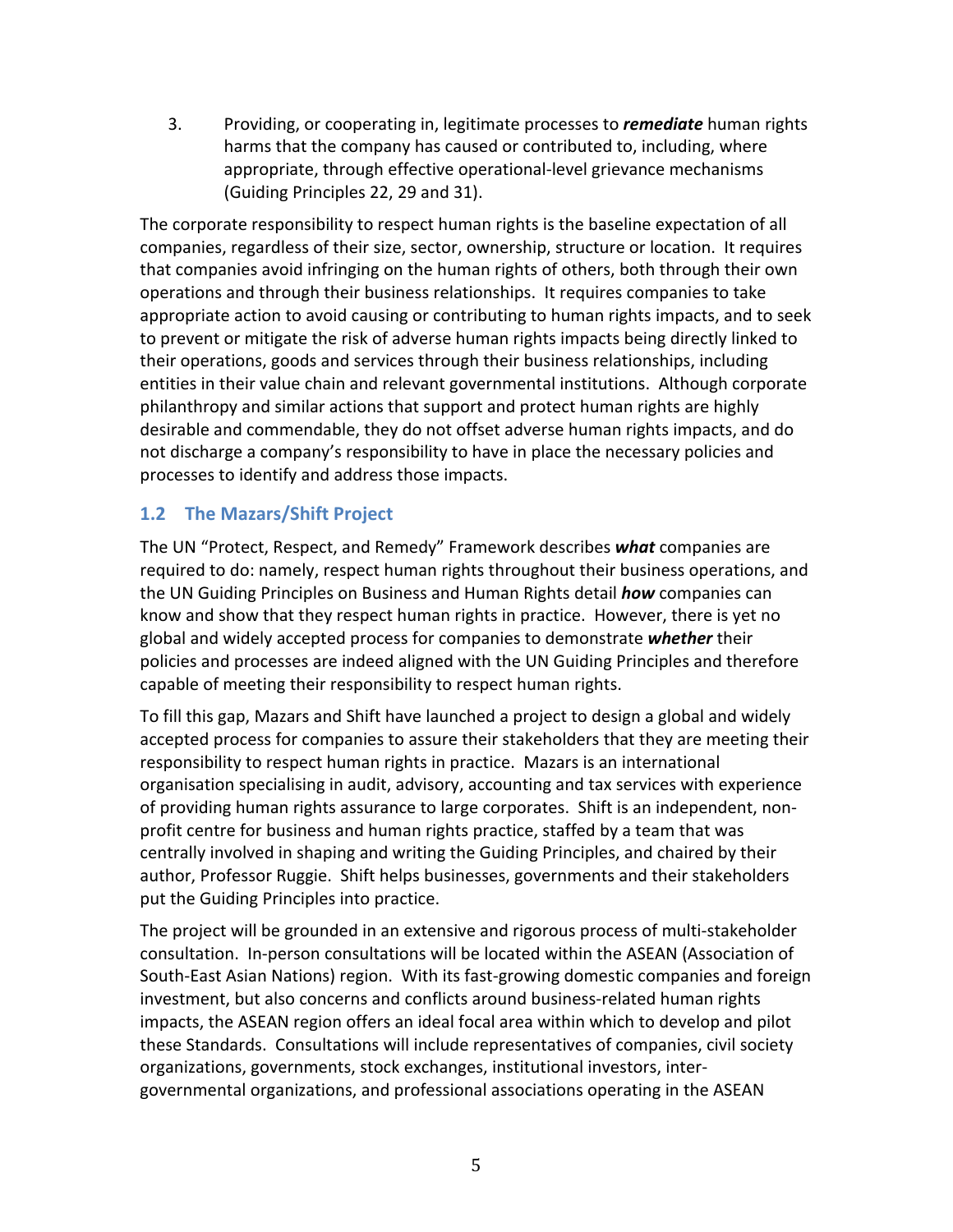region. This includes ASEAN-based companies as well as companies headquartered elsewhere and operating in the ASEAN region. The Human Rights Resource Centre for ASEAN is the project's primary research and outreach partner.

While these Standards are being developed initially in the context of the ASEAN region, the objective is that they be applicable to and used in all other regions as well. Therefore, input from all interested stakeholders globally is sought and welcomed.

The first in-person consultations will be held in the ASEAN region in June 2013. This discussion paper will also be posted on-line for broader public comment for a twomonth period, from May 1 to July 1, 2013. The Project Team invites all interested parties to provide comments and looks forward to an active dialogue. This will be critical to inform the drafting process of the Standards, of which preliminary drafts will be available in November 2013, with further consultations on their content continuing over a period of 12 months.

# **1.3** How the Reporting and Assurance Standards Will Work Together

The proposed Reporting and Assurance Standards are intended to work together to enable companies to show the extent to which they have effectively implemented the requirements of the Guiding Principles within their business. The foundation for both Standards is the UN Guiding Principles, which set the extent and the limits of what is expected of companies with regard to respect for human rights.

Under the Reporting Standard, the company would prepare a Human Rights Statement (the "Statement") that provides an overview of its key human rights policies and processes throughout a given period and describes the extent to which these policies and processes are aligned with the Guiding Principles. The company's senior management would attest to the Statement's validity, as they would to the company's annual financial statement.

Under the Assurance Standard, the company would engage a competent and independent human rights assurance provider to confirm that the company's Human Rights Statement is a fair representation ("Assurance"). The Assurance review would assess the existence, suitability and effectiveness of the policies and processes that make up the company's human rights management system, as judged against the Guiding Principles. These would be tested against a sample of the company's actions to identify and address certain specific significant human rights risks and impacts. The Assurance review would be analogous to a financial auditor's assurance with respect to the effectiveness of the internal control systems that underlie a company's financial reporting. 

The relationship among the Guiding Principles, the Reporting Standard and the Assurance Standard is seen in the following graphic: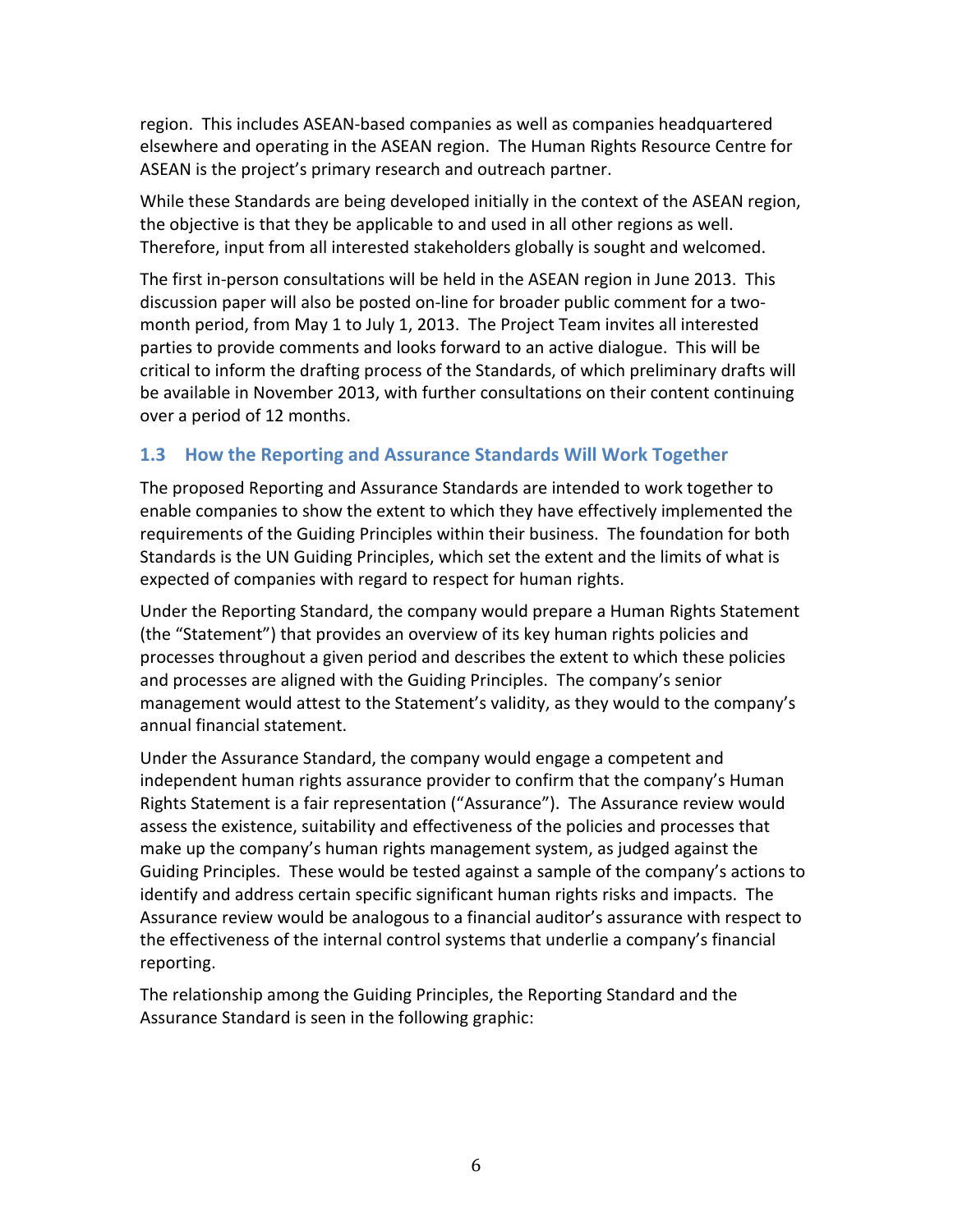

As in other such reporting and assurance processes, it is expected that there would be dialogue between the company and the assurance provider to enable the company to make adjustments to its Statement to correct identified gaps. Both the Statement and the Assurance report would become public at the same time, and would cover the same 12-month period. This process could then be repeated in subsequent years, ideally on an annual basis, so as to enable the company and its stakeholders to track progress made on the implementation of the Guiding Principles.

## **1.4 Understanding Alignment with the Guiding Principles as a Journey**

Although the Statement and Assurance review would provide an overview of the existence, suitability and effectiveness of a company's human rights management systems throughout a given period, implementing the Guiding Principles is a journey. It takes considerable time and effort—particularly for a large or multinational company to put all the necessary elements in place and embed them in the company's operations. Moreover, for any company operating in complex and changing environments and through multiple relationships, policies and processes will need to adapt over time, and new ones may be needed to meet emerging challenges.

The Standards for the Statement and the Assurance review should reflect this reality. The primary purpose of the Statement, used in conjunction with the Assurance review, would be to enable a company to chart the progress made in its human rights management system over time. The company's first Statement and Assurance review would enable a company to establish a baseline for its alignment with the Guiding Principles. It would provide an overview of the extent to which the company has already integrated elements of the Guiding Principles into its business, the remaining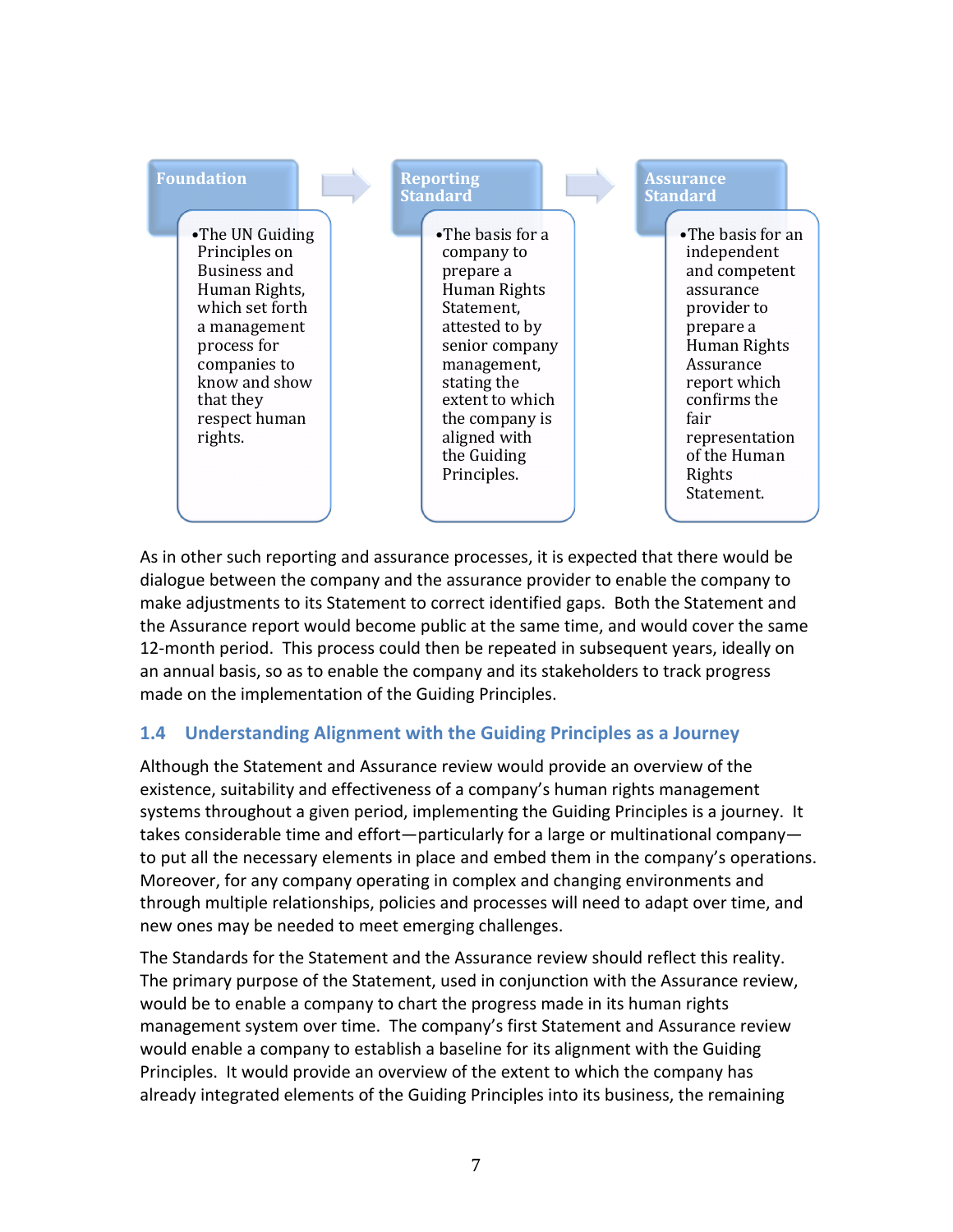gaps in implementation and plans to address them over time. Subsequent Statements and Assurance reviews would enable the company to track its progress towards full alignment and assist the company in that journey. In addition, the Statement and Assurance report would provide transparency and credibility to the work that many companies are undertaking to implement the Guiding Principles and thereby reduce the risk of human rights impacts.

#### **1.5 Human Rights Assurance and Non-Financial Reporting Initiatives**

Processes that assure the effectiveness of a company's internal controls are well known in financial reporting and risk management. Using a similar approach to assess a company's alignment with the UN Guiding Principles can provide significant additional value. 

#### *Human Rights Assurance*

In the human rights arena, there has been a general decrease of confidence in the benefits of auditing, due in part to the association of audits with tick-box checks or certifications of farms and factories in global supply chains. These have often proven to be ineffective in generating trustworthy information and supporting sustained improvements over time.<sup>2</sup> Recent events in particular have shown that there are issues with current social auditing regimes. For instance, significant worker fatalities have occurred in factories that had either been recently certified as meeting labor rights and working condition standards, or had been ruled unsafe but continued to receive contracts for goods destined for major brands and retailers.<sup>3</sup>

In parallel, there has also been a decrease in confidence in the information contained in the front end of annual reports, or in sustainability reports, where companies can choose to report on their human rights performance. Companies select the information they wish to disclose in these reports, and subject them to varying degrees of assurance. Much of the social content, including on human rights, is written to showcase the company's philanthropic or 'social investment' projects and is often not subject to appropriate external assurance. This reduces the credibility and usefulness of such disclosures in the eyes of other businesses, public bodies, investors, governments, market regulators, non-governmental organizations ("NGOs"), communities, workers and other stakeholders.

To date, there is no accepted process for a company to report on its overall alignment with the Guiding Principles, or for an independent and competent assurance provider to

- <sup>3</sup> NYT: Certified Safe, a Factory in Karachi Still Quickly Burned (December 7, 2012), available at http://www.nytimes.com/2012/12/08/world/asia/pakistan-factory-fire-shows-flaws-in-
- monitoring.html?pagewanted=all& r=0. See also Bloomberg, Wal-Mart Fires Supplier That Used Bangladesh Factory (November 27, 2012), available at http://www.bloomberg.com/news/2012-11-26/at-least-124-killed-in-fire-atbangladesh-garment-factory.html; see also NYT, Fatal Fire in Bangladesh Highlights the Dangers Facing Garment Workers (November 25, 2012), available at http://www.nytimes.com/2012/11/26/world/asia/bangladesh-fire-killsmore-than-100-and-injures-many.html.

<sup>&</sup>lt;sup>2</sup> See Locke, Richard. M, Amengual, Matthew and Mangla, Akshay, Virtue out of Necessity? Compliance, Commitment, and the Improvement of Labor Conditions in Global Supply Chains, 37 Politics and Society 3 (2009).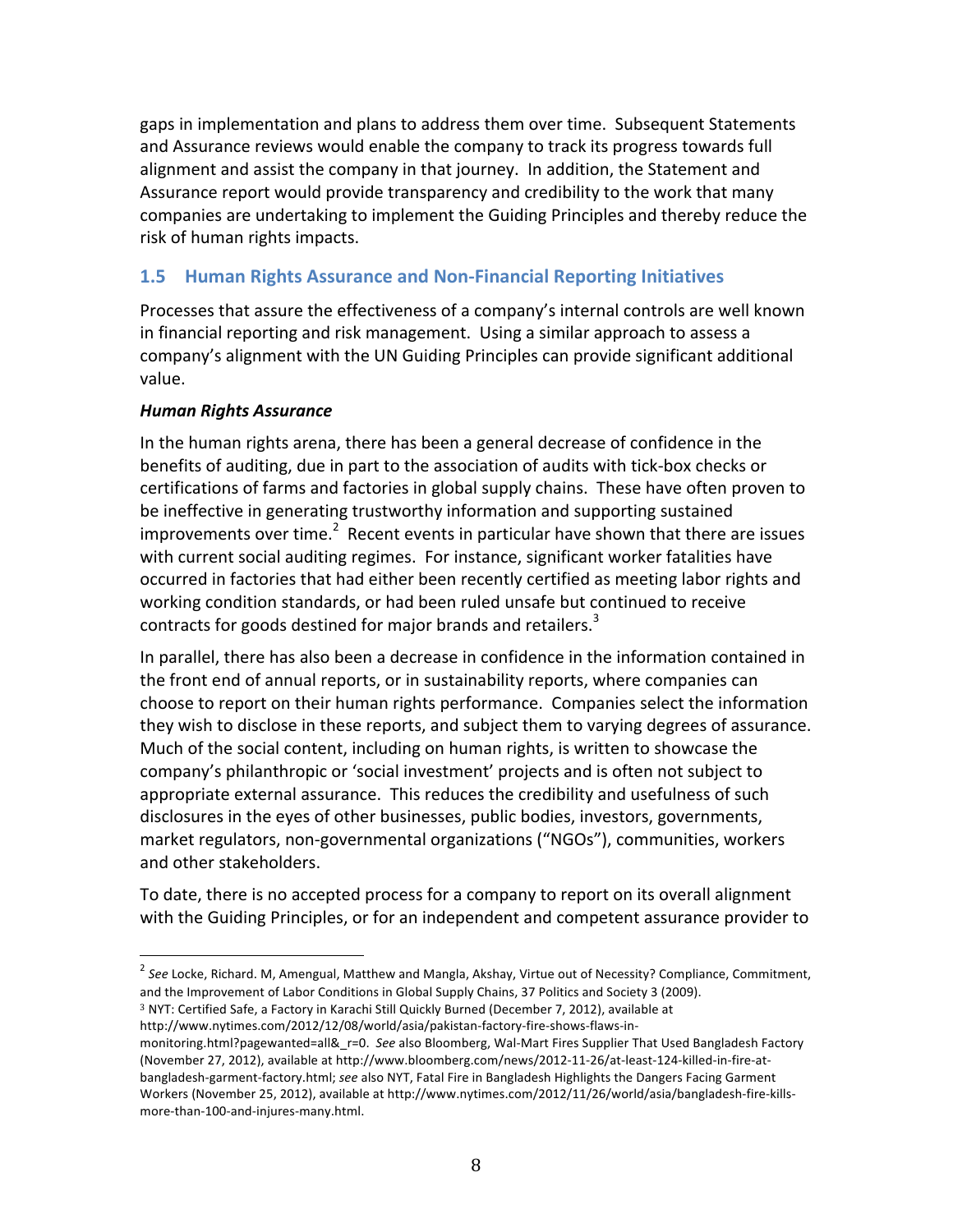attest to the validity of this report. The intent of this project is to address this gap by creating an effective, independent, and widely respected process for reporting on and assuring a company's human rights policies and processes. This should provide credible, comparable and meaningful information that can help both a company's management and Board of Directors on the one hand, and its external stakeholders on the other, track the company's progress in meeting its responsibility to respect human rights.

#### *Non-Financial Reporting Initiatives*

The Reporting and Assurance Standards would fit under the broad umbrella of nonfinancial reporting. They are intended to complement existing and on-going initiatives in this field. The company's Statement and Assurance report could reside within an annual report but outside the main body of accounts on which the external financial auditor is providing assurance. Alternatively, they could be incorporated in a broader sustainability report, or be self-standing. Most significantly, they could contribute to, and become a part of, integrated reporting through which companies communicate holistically on what may impact the sustainable value of the business.

It is envisaged that the Standards may add particular value to non-financial reporting in the following areas:

- They would provide greater clarity on the capacity of a company's management systems to assess and address its human rights risks and impacts, and independent assurance that the Statement is a fair representation. This would enable the company to know and show, with much greater certainty than previously, the extent to which it is respecting human rights;
- The Standards would enable a forward-looking focus on the ability of a company's management systems to address effectively the risk of future impacts on human rights in connection with its operations, products or services. This would go beyond a focus on identifying past or current impacts to provide greater predictive capacity of a company's ability to meet its responsibility to respect human rights;
- In line with the UN Guiding Principles, both the Statement and the Assurance review would consider risk not just from the perspective of the company but also from the perspective of those potentially impacted;
- The Human Rights Statement would provide a holistic overview of the company's policies and processes for managing human rights risks, rather than selected indicators chosen by the company;
- At the same time, recognizing that implementation of the Guiding Principles takes considerable time and effort, and that a company's business partners as well as governments have their own distinct responsibilities and duties for human rights, the Standards would focus expectations on continuous improvement, rather than there being no human rights challenges; and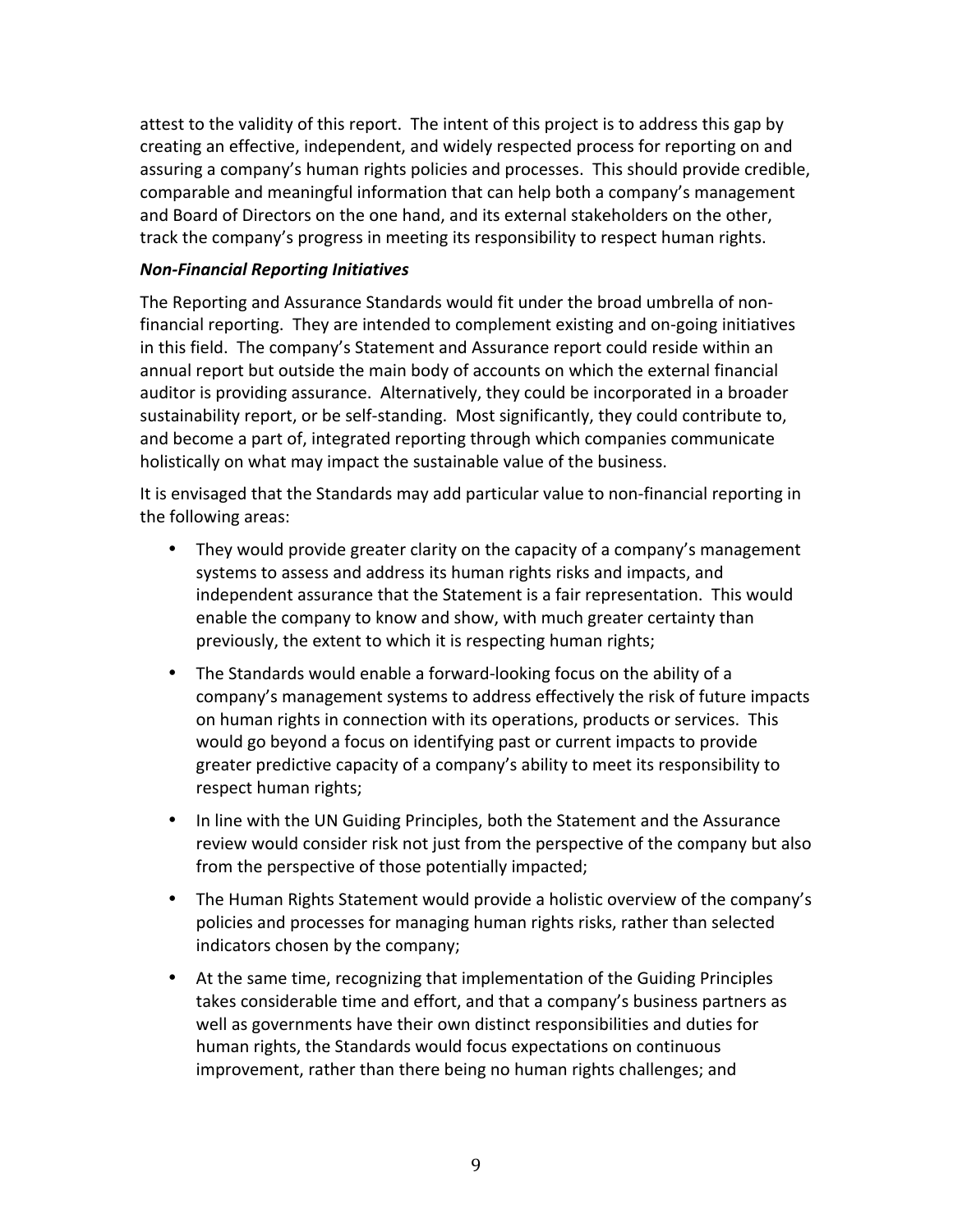• The Assurance process would require a number of weeks or months to conduct, exploring not just what policies and processes a company has on paper, but how well they are embedded within the company's daily operations, decision-making and corporate culture, and how effective they are in practice.

# **2 KEY ISSUES WITH REGARD TO THE REPORTING STANDARD**

The following section sets out preliminary issues for stakeholder consultation relating to the Standard for the Human Rights Statement. These issues relate to (1) the content of the Human Rights Statement, (2) the identification and assessment of salient human rights risks,  $(3)$  public disclosure of how specific risks or impacts are addressed, and  $(4)$ additional information in the Statement.

## **2.1 The Content of the Human Rights Statement: Reporting on Human Rights Policies and Processes**

The UN Guiding Principles describe the policies and processes that companies must put in place to know and show that they are respecting human rights. Accordingly, demonstrating alignment with the Guiding Principles will entail a Statement by the company on its general policies, processes, and practices for respecting human rights through its own activities and its business relationships. The company's senior management would attest to the Statement, in the same way as they would attest to the validity of a company's financial statement.

The Statement would provide an overview of the company's alignment with the key components of the corporate responsibility to respect human rights: (a) its policy commitment; (b) its human rights due diligence processes (assessing, integrating and acting, tracking, and communicating); and (c) its remediation processes. Annex B provides an indicative list of the elements that it is envisaged would be covered under the Reporting and Assurance Standard with regard to each component of the Guiding Principles. 

The company could decide to prepare a Statement that covers its entire operations, or decide instead to start the journey of alignment by reporting on one or several of its business units and/or subsidiaries. The company could also choose to focus its reporting on one or several of the areas in which adverse impacts to human rights may occur. These areas would be described in the Reporting Standard, and are further described below in section 2.2.

Views would be welcomed regarding both the proposed elements for inclusion in the Reporting and Assurance Standards, set out in Annex B, and on the possibility that companies may limit a Statement to certain aspects of their operations.

## **2.2 Identification and Assessment of Salient Human Rights Risks**

Guiding Principle 11 notes that businesses "can have an impact on virtually the entire spectrum of internationally recognized human rights", which are "understood at a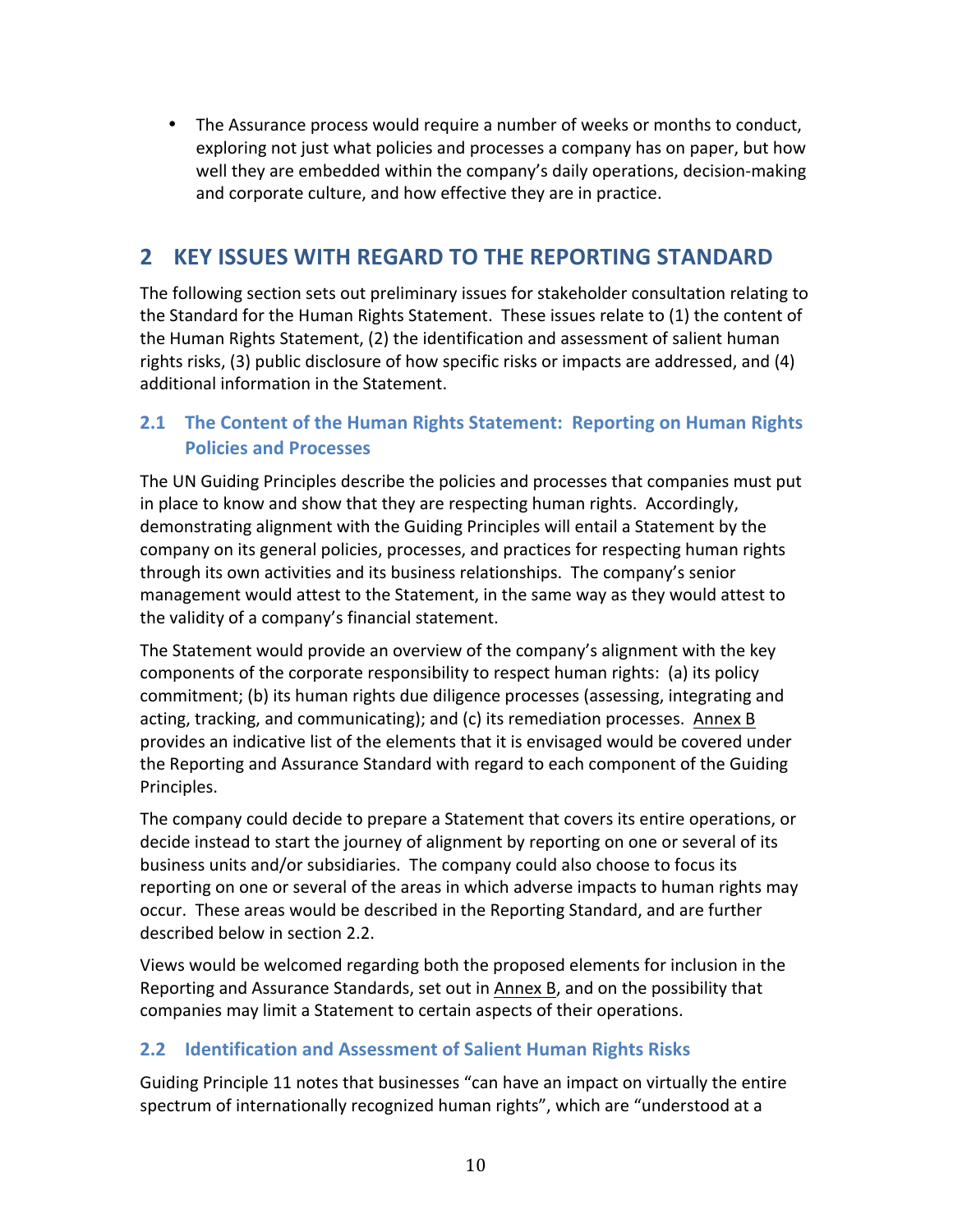minimum, as those expressed in the International Bill of Human Rights and the principles concerning fundamental rights set out in the International Labour Organization's Declaration on Fundamental Principles and Rights at Work." These impacts may occur in any of the following (often overlapping) areas of a company's operations: 4

- 1. Impacts on company workers, including agency workers (employment and workplace conditions);
- 2. Impacts on supply chain workers, including agency workers (employment and workplace conditions);
- 3. Impacts on local communities and the public (including the impact of the environment on communities);
- 4. Impacts relating to products and services; and
- 5. Impacts relating to security (i.e., the impact of a company's security arrangements).

Guiding Principle 18 provides that companies should identify and assess any actual or potential human rights impacts with which they may be involved either through their own activities or as a result of their business relationships. However, companies should focus particularly on those risks that are most "salient" with regard to their own operations, relationships and operating contexts.<sup>5</sup>

As defined by the UN Office of the High Commissioner for Human Rights ("OHCHR") in its 2011 Interpretive Guide to the Corporate Responsibility to Respect Human Rights, the most salient human rights risks for a company are those that stand out as being most at risk and on which the company will need to concentrate its primary efforts. The salient human rights risks will vary for each company, depending on its sector and operating context.<sup>6</sup> They may vary over time. Furthermore, "engagement with local stakeholders will often enable a company to better understand the context in which it operates."<sup>7</sup>

For instance, "one of the most typical risks for a toy or footwear company will be involvement in labour rights abuses through its supply chain. For a beverage or food company, typical risks are both labour rights and impact on water and/or land use and consumer health. For a pharmaceutical company, the right to health will be particularly

 $^4$  This categorization is derived from the Human Rights Matrix developed in 2008 by the Business Leaders Initiative on Human Rights ("BLIHR"). http://www.humanrights-matrix.net. For a detailed discussion of the ways in which businesses can impact human rights, see Human Rights Translated: A Reference Guide for Business (2008), published by Monash University, the International Business Leaders Forum, the UN Office of the High Commissioner for Human Rights, and the UN Global Compact, http://human-rights.unglobalcompact.org/doc/human\_rights\_translated.pdf. 5 *See* the UN Office of the High Commissioner of Human Rights, The Corporate Responsibility to Respect Human

Rights: An Interpretive Guide (hereinafter, "Interpretive Guide") (2011) at pp. 8 and 28.  $6$  Interpretive Guide at p. 8.

 $<sup>7</sup>$  *Id.* at p. 21.</sup>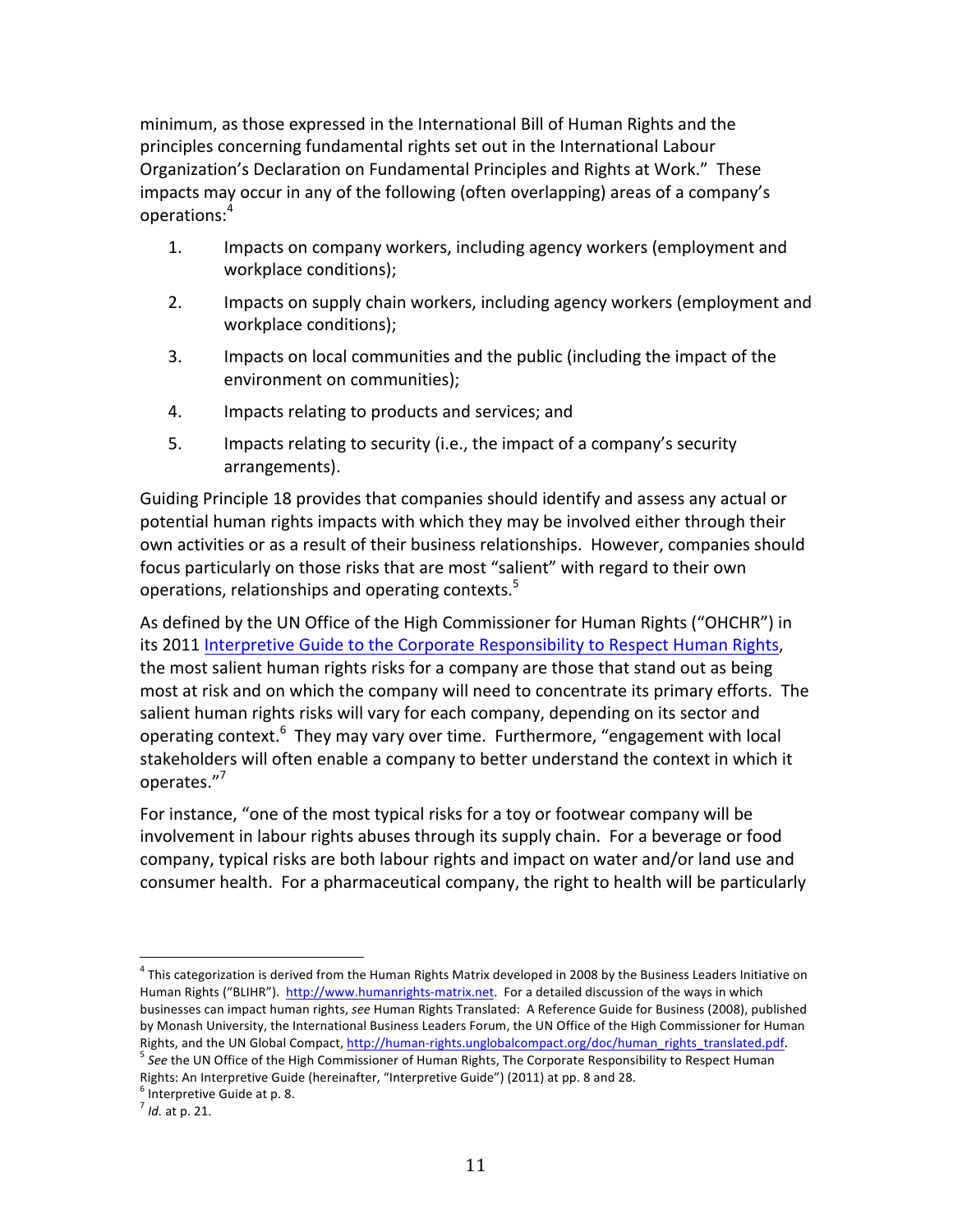salient, as will freedom of expression and the right to privacy for an information and communications technology enterprise." $8$ 

It is proposed that companies should include in their Human Rights Statement a description of their current salient human rights risks. The Statement could also describe any additional policies or processes for addressing these risks above and beyond the general processes already described (see section 2.1).

Views on the proposal to include information about salient human rights risks, as well as general human rights policies and processes, in the Statement would be welcomed.

# **2.3** Public Disclosure of How Specific Risks or Impacts Are Addressed

Transparency is critical to establishing and maintaining trust between a company and its stakeholders. Guiding Principle 21 therefore requires that companies be prepared to communicate to potentially impacted stakeholders how they address their human rights impacts, particularly when these stakeholders raise concerns. Any communications should be accessible to the company's intended audience, and should provide sufficient information to evaluate the adequacy of the company's response to the impact. Relevant information about a company's policies and processes for communication would form part of its broader description of its due diligence processes in the Statement (see section 2.1).

In addition, Guiding Principle 21 requires that those companies whose operations or operating contexts pose risks of severe human rights impacts should report formally on how they address them. "Severity" refers to an impact's "scale, scope and irremediable character" (Guiding Principle 14). This means the gravity of the impact (its scale), the number of individuals impacted (its scope), and whether or not it is possible to restore those impacted to their situation before the impact (its (ir)remediable character). Consistent with Guiding Principle 21, the discussion of how risks of severe impacts are addressed must be sufficient to enable stakeholders to address the adequacy of the company's response.

This additional requirement goes beyond reporting on the company's general human rights risk management and communication processes to include reporting of specific processes for addressing those *potential* impacts that would rise to the level of being "severe." This may include information on how *actual* "severe" impacts have been addressed in practice, such as a spill of pollutants or the discovery of child labour in a supply chain. At the same time, Guiding Principle 21 does not require the company to publicly disclose all of its adverse impacts on human rights. Nor does it require the company to disclose information that would pose risks to affected stakeholders, personnel or to the legitimate requirements of commercial confidentiality, such as information that is legally protected against disclosure to third parties.

Views on the degree of disclosure about how the company addresses potential or actual severe impacts in the Statement would be welcomed.

 $<sup>8</sup>$  *Id.* at p. 28.</sup>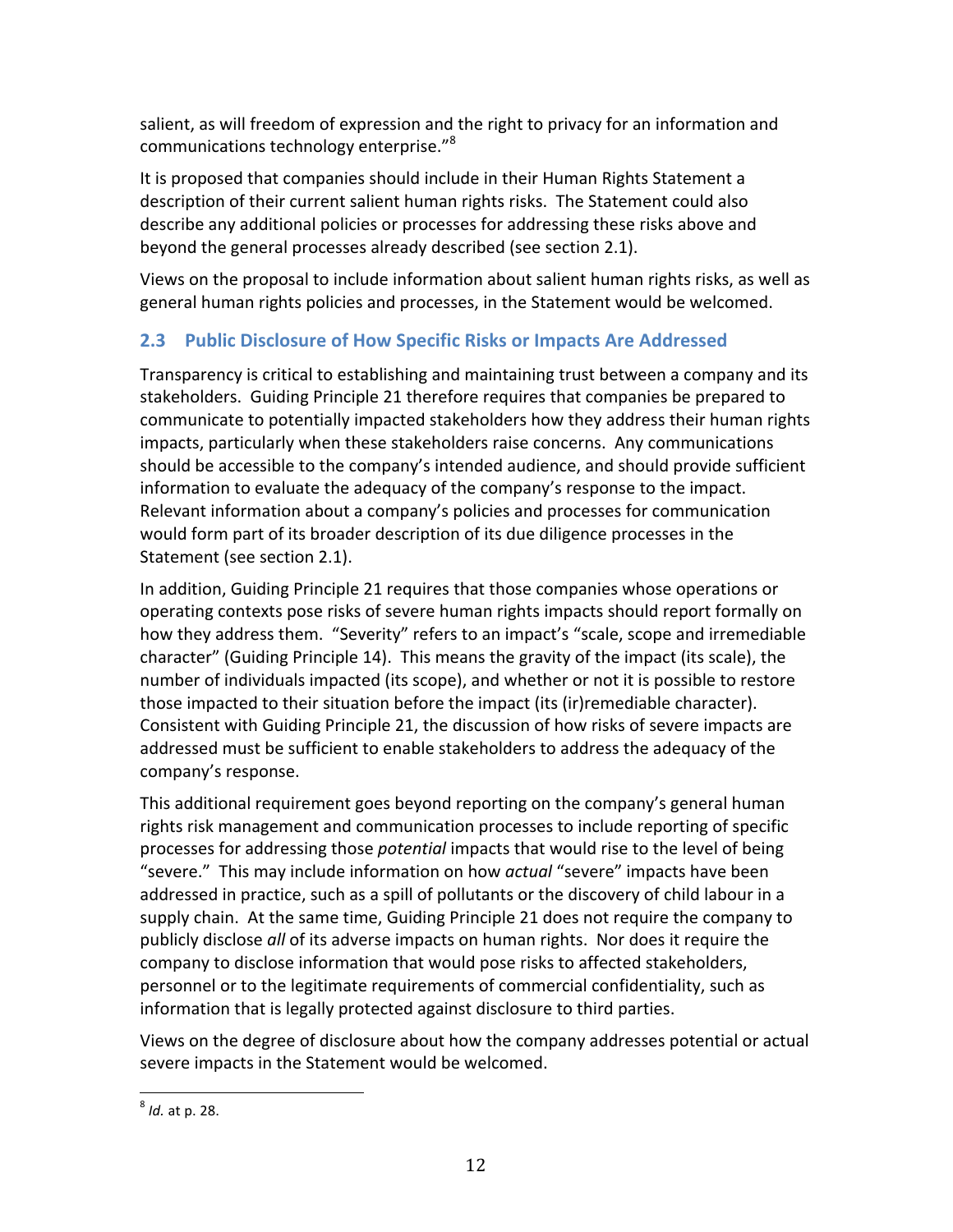#### **2.4 Additional Information in the Human Rights Statement**

The company may wish to include additional information in its Human Rights Statement to provide further public evidence of its efforts to meet its responsibility to respect human rights under the Guiding Principles. For instance it may wish to include information about its individual suppliers (as some leading companies now do), or how it has handled certain specific impacts or risks, beyond the level of disclosure required under the Guiding Principles. It may wish to include specific examples of how it has exercised or enhanced its leverage to mitigate human rights risks in order to support its statement about its general approaches in this regard. This is typically information that the assurance provider will review as evidence of whether the company's policies and processes are accurately reported and effective, but which does not have to be set out in the Statement. While not required, this additional disclosure would be welcome.

A company may also wish to include information about its efforts to promote the sustainable development of poor communities, or its corporate philanthropic response to natural disasters, where this is not related to the mitigation of identified human rights risks or impacts. While these activities do not offset the company's responsibility to avoid infringing on human rights, they are also relevant and of potential interest to stakeholders. They would not necessarily, however, form part of the scope of the Assurance review under the Assurance Standard. Of course, any assurance provider could agree to provide additional assurance of these parts of a statement, using another applicable assurance standard.

Views on the inclusion of additional matters in the Human Rights Statement, beyond the baseline requirements proposed in sections 2.1, 2.2 and 2.3, would be welcomed.

# **3. KEY ISSUES WITH REGARD TO THE ASSURANCE STANDARD**

This section sets out preliminary issues for stakeholder consultation relating to the Assurance Standard. These include (1) determining the scope of the Assurance review, (2) materiality for items to be included in the Human Rights Statement, (3) sources of evidence for the Assurance review, (4) findings not included in the public Assurance report, (5) levels of assurance, and (6) the competence and independence of assurance providers.

## **3.1. Determining the Scope of the Assurance review**

The Assurance review is not intended to be an exhaustive assessment of all of the company's processes in place that are intended to reduce the risk of an adverse human rights impact.

As part of the assurance process, the assurance provider will need to undertake three primary tasks:

a. It will need to confirm if the salient human rights risks identified by the company fairly represent the human rights on which the company as a whole is most likely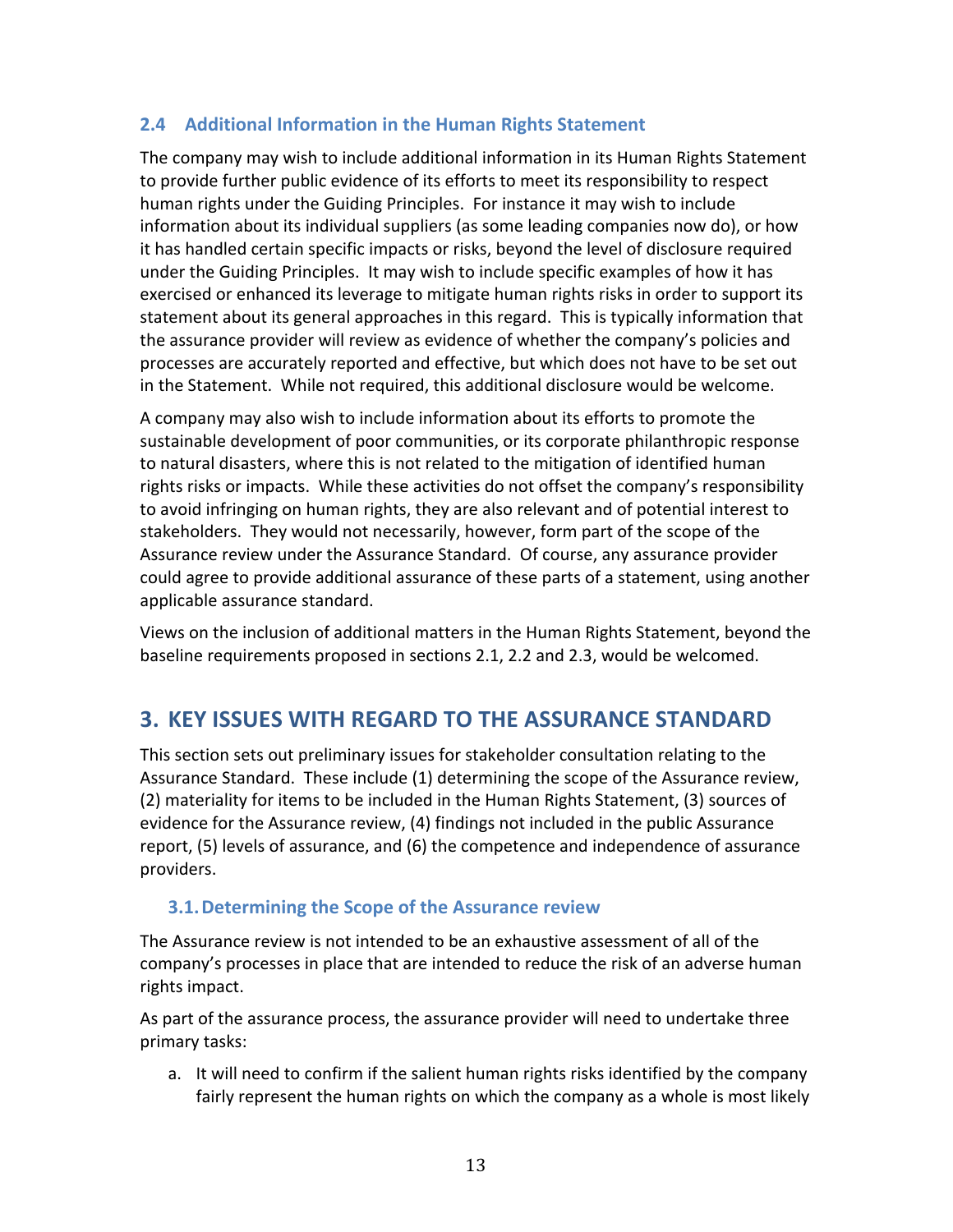to have an adverse human rights impact;

- b. With regard to those salient human rights risks, it will assess the company's key processes, to conclude whether they are suitable and effective in practice. This will require an assessment of numerous areas of the business where these risks and impacts may arise; and
- c. It will need to assess those other risks which may not be salient but which will potentially have a severe human rights impact.

For example, in a company with tens of thousands of suppliers, the assurance provider will need to determine the effectiveness of the company's policies and processes for addressing salient human rights risks in its supply chain. However, it is not intended that the Assurance Standard will propose a statistical methodology for determining the number of suppliers (in this example) to be reviewed. This should be left to the sound judgment and methodology of individual assurance providers. However, it is proposed that the Assurance Standard should set out:

- a. the criteria to consider when determining whether to undertake testing; and
- b. the criteria to consider when determining the size of a testing sample.

These criteria should include:

- location (based on political, regulatory, rule of law, environment, susceptibility to corruption);
- $\bullet$  the industry;
- the product or service;
- past performance of a business partner; and
- any vulnerable groups who may be affected.

Collectively, these criteria would define what is material for purposes of the assurance's scope ("Scoping Materiality").

It is anticipated that the assurance provider will fully document (for its files) the approach it has taken to determine Scoping Materiality, including how the above criteria have influenced its decision making on the size and location of the sample.

Views would be welcome on whether this is an appropriate approach for assessing Scoping Materiality and any other general factors that should be considered.

# **3.2. Materiality for Items to be Included in the Human Rights Statement**

The Guiding Principles now establish the authoritative standard for enabling and ensuring business respect for human rights. They have become the convergence point for global standards in this field. Accordingly, it is suggested that a company's failure to meet its responsibility to respect human rights is "material" for all of its stakeholders including investors and rights-holders.

The assurance process will therefore consider whether there are any Material Weaknesses in the company's processes for addressing human rights risks and impacts. A 'Material Weakness' would include a deficiency, combination of deficiencies, or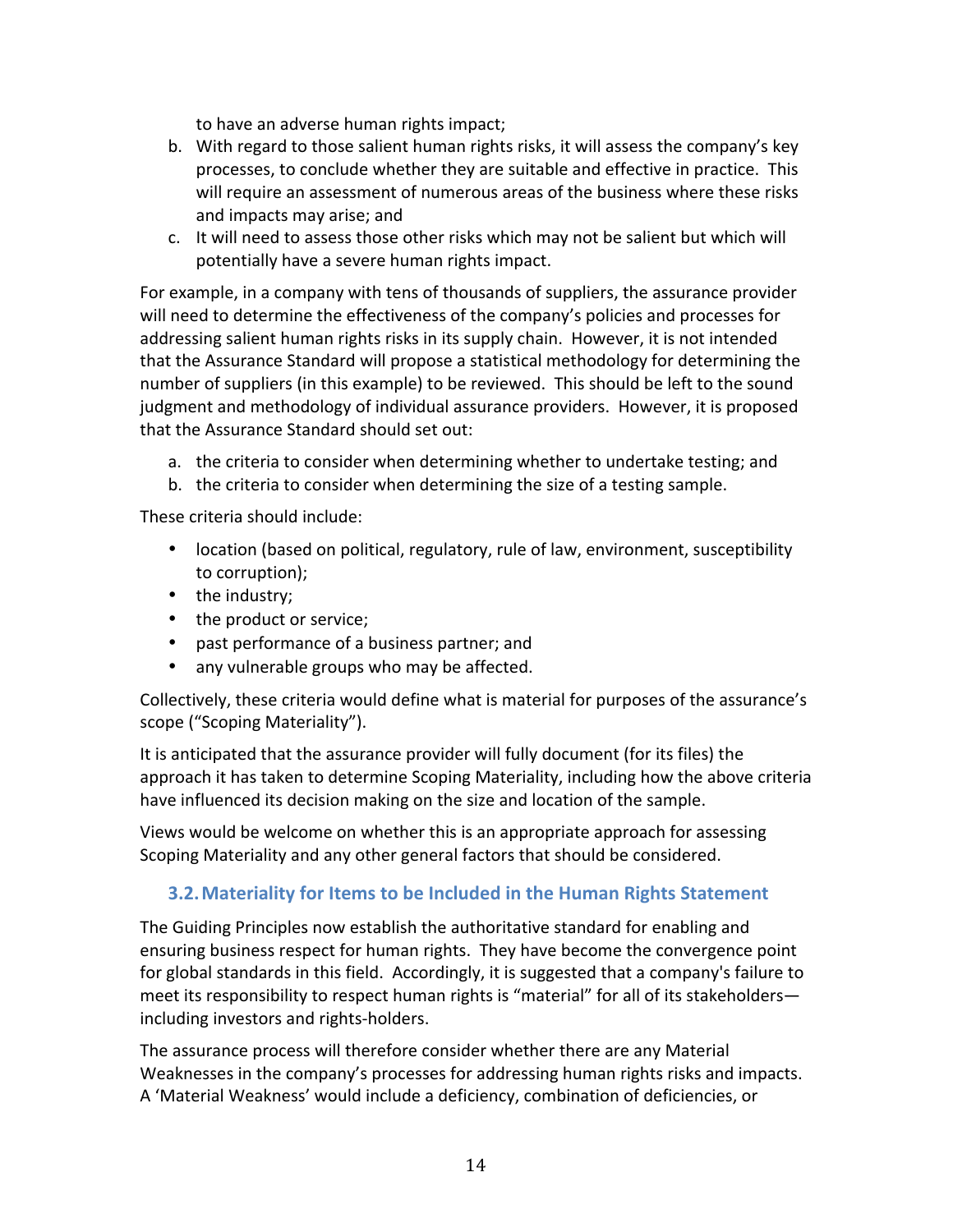systemic failure, that is likely to prevent the company from identifying or addressing:

- a. its salient human rights risks; or
- b. any severe human rights risks or impacts connected to its operations, products or services.

The Assurance Provider would raise with the company any Material Weakness it identifies, so that the company can update its Statement to accurately reflect its progress towards implementing the Guiding Principles. The Assurance Provider would identify any Material Misstatement or Omission in the company's final (and, where relevant, updated) Human Rights Statement. A Material Misstatement or Omission is one that would significantly misrepresent the organisation to its stakeholders, and thereby potentially influence incorrectly their conclusions, decisions or actions. It would include any Material Weakness that remains inadequately reflected in the final Statement's description of the company's progress towards implementing the Guiding Principles.

Views would be welcome on these proposed definitions of 'Material Weakness' and 'Material Misstatement or Omission.'

## **3.3. Sources of Evidence for the Assurance Review**

The Assurance review should be based on relevant and credible evidence, such as interviews, observations, testing including sampling, and documentation. The starting point should be a thorough understanding of the human rights risks posed by the company's activities and business relationships (e.g., value chain, joint ventures, etc.). This will form the basis for identifying and examining the evidence that is relevant to the Assurance. 

The assurance provider cannot analyse every area in which the company may potentially impact human rights. Internal controls to manage these salient risks will be the primary focus of the assurance process. Accurate identification of the company's salient human rights risks, based on such factors as company sector, operating context and types of business relationship, is therefore critical. The assurance provider will analyse the key processes for identifying the company's salient human rights risks, before then assessing the additional processes for managing those specific risks.

The assurance provider will also need to assess, on a sample basis, specific human rights impacts with which the company has been, or is at risk of being, involved and how they have been addressed. These will focus predominantly on a sampling of impacts that fall within the scope of the "salient human rights risks." However, they will also include a sampling of actual and potential severe human rights impacts that fall outside the scope of the "salient human rights risks."

The processes of looking at internal controls will involve rigorous scrutiny of the quality of company processes, and not just the fact that the processes exist. This will include assessing the effectiveness of company processes relating to stakeholder consultation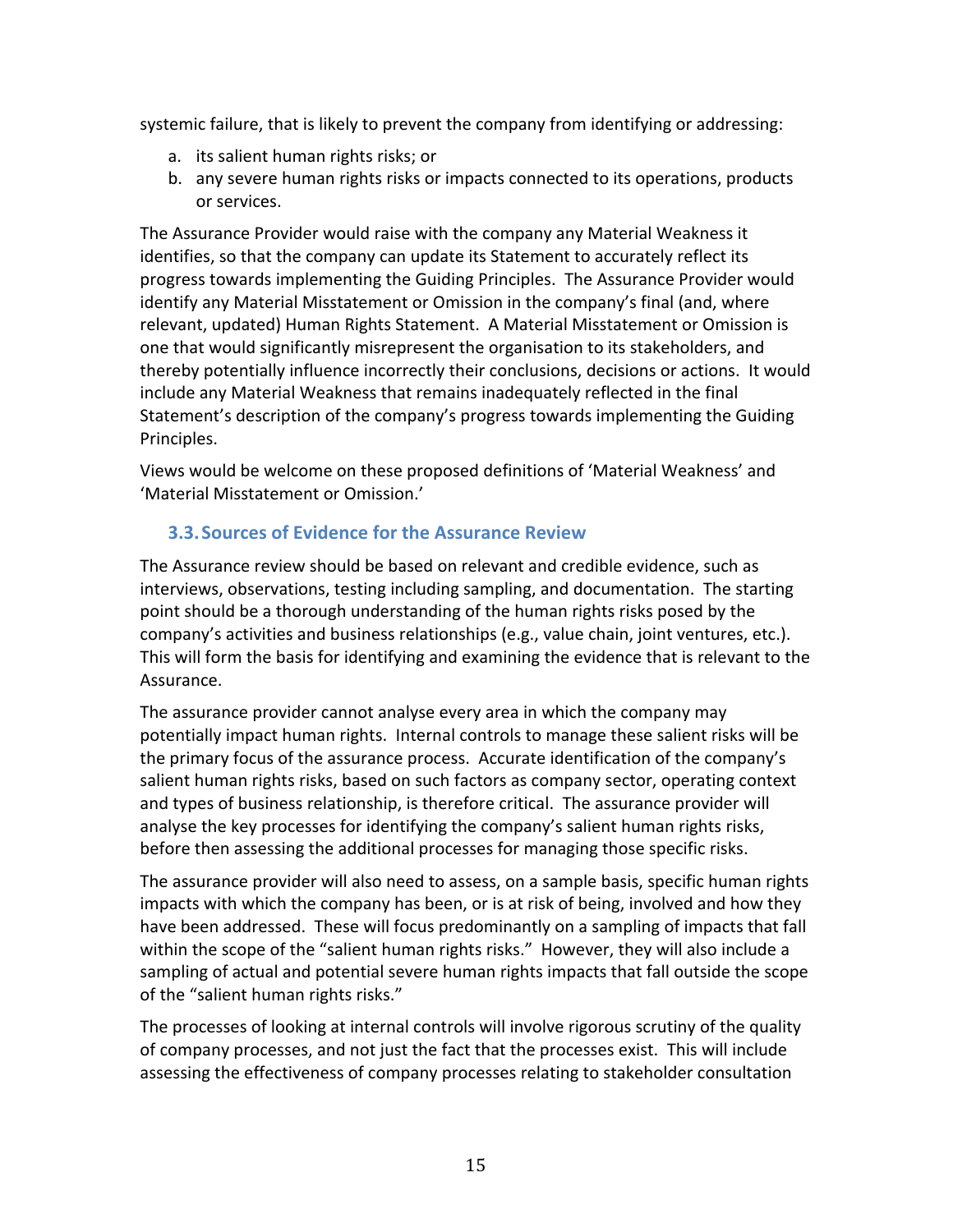and would in many contexts extend to reviewing the quality of relationships between companies and the key stakeholder groups who may be impacted by their operations.

In addition, it is imperative that the evidence not be limited solely to information within the company itself. This will require the assurance provider to triangulate information with stakeholders in order to identify their unique perspective and potential gaps in information, which may differ from the company's own assessment.

Views would be welcomed on the nature and amount of evidence that assurance providers should examine in order to provide the Assurance report.

## **3.4. Findings Not Included in the Public Assurance Report**

The Assurance report, which would be published at the same time as the company's Statement, would state the level of assurance provided (see section 3.5) and any Material Misstatement or Omission identified with regard to the Statement. However, it is envisaged that the assurance provider would also convey to the company any misstatements, omissions or other concerns that are considered more than "inconsequential" but less than "material." Financial auditors follow a similar approach when providing assurance on financial reports. Such information would help guide the company in its journey towards respecting human rights.

In the event that assurance providers identify evidence of criminal activity in the course of their assurance process, they would normally report this to the company's governance structures, in accordance with their own professional procedures. In some jurisdictions, they may be required to provide evidence of such criminal activity directly to governmental authorities. To the extent that such evidence is indicative of Material Misstatements or Omissions those misstatements or omissions would be reflected in the Assurance report.

Views regarding the handling of relevant information not included in the public Assurance report would be welcomed.

# **3.5. Levels of Assurance**

The International Federation of Accountants (IFAC) International Framework for Assurance Engagements permits two levels of assurance: reasonable or limited. Reasonable assurance is an affirmative statement; it indicates that the Assurance Provider has undertaken sufficient work to express a positive view that the Statement is a fair representation. Limited assurance, in contrast, is a negative statement; it indicates that the Assurance Provider has performed a reduced level of work so as to express a view that nothing had come to their attention that would indicates that the Statement was not a fair representation.

In the financial world assurance is based largely on highly quantitative information. In contrast, there is a qualitative element to human rights risk management systems that does not always lend itself to categorical judgements. Moreover, the Human Rights Statement will allow companies the flexibility to specify both their achievements and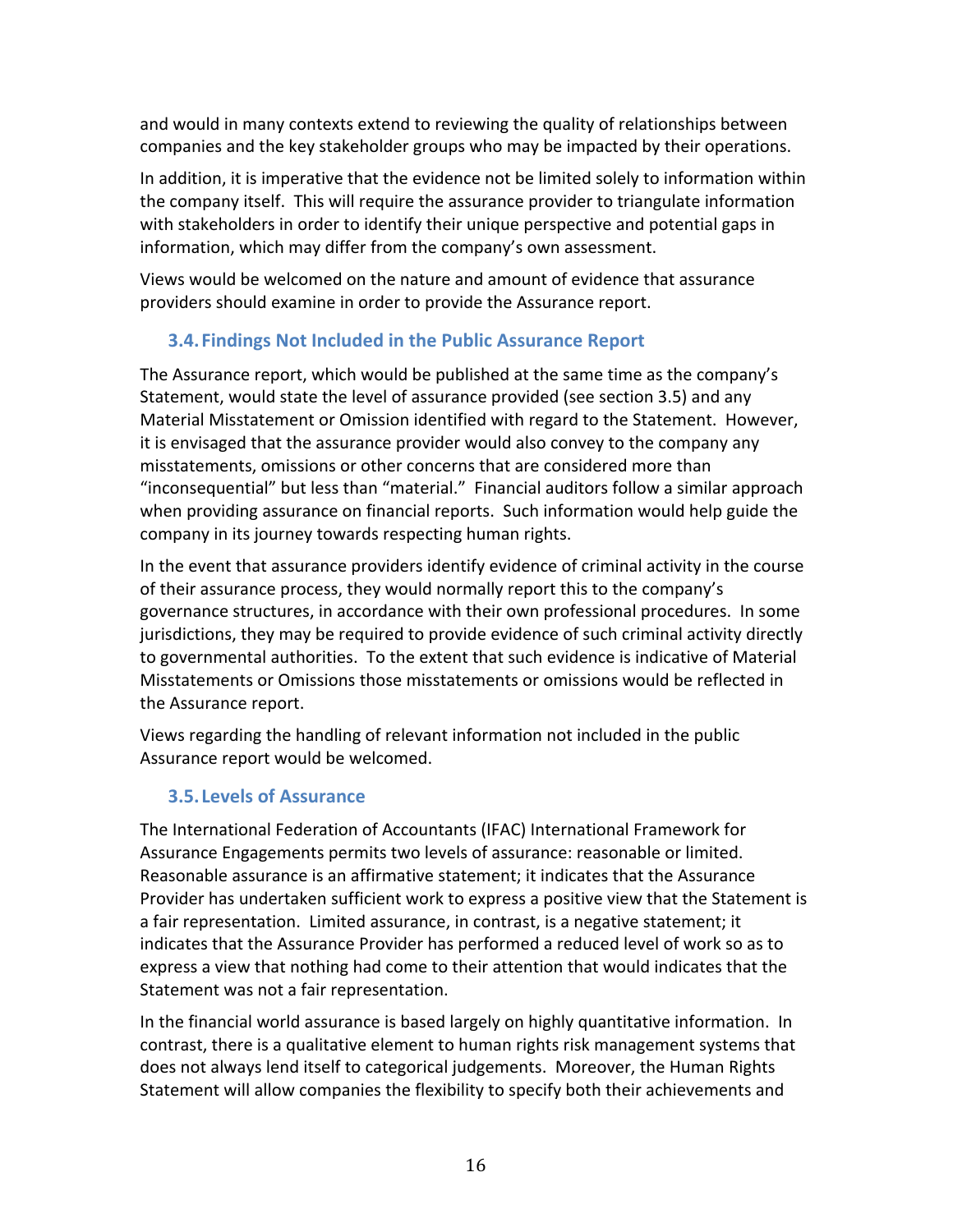remaining gaps in their implementation of the UN Guiding Principles. Since areas of both strong and weak current performance will be reflected in the Human Rights Statement, limited assurance would appear to be of little value. It is therefore proposed that any assurance process should necessarily provide for "reasonable assurance" of what is stated in the Statement.

The assurance provider would not be expected to confirm the effectiveness of each and every company system, policy, process, or practice. Rather, the assurance provider would have obtained reasonable assurance that taken together as a whole, these internal controls form an adequate basis to support the company's Human Rights Statement. Nor would the assurance provider be expected to state that the company has not or could not be involved with one or another specific human rights impact. Rather they would be providing assurance regarding the existence, suitability and effectiveness of the policies and processes for managing human rights risks, and therefore minimising the likelihood of human rights impacts occurring.

Views would be welcome regarding whether the reasonable assurance level is appropriate for this Assurance review.

## **3.6. The Competence and Independence of Assurance Providers**

The competence and independence of assurance providers is crucial to the credibility of the Assurance and the trust that stakeholders must have in the Statement as an accurate statement of the company's journey towards respecting human rights. Assurance providers must be competent to assess the existence, suitability and effectiveness of human rights processes.

Ensuring the competence of assurance providers requires that they have the relevant set of skills, which may vary depending on the company's operating context and particular human rights risks. Understanding the human rights risks of a hydroelectric power company is different from understanding the human rights risks of an apparel company or an employment and recruitment agency. Depending on the company's size, complexity, operating contexts, and business relationships, this may require the formation and coordination of an assurance provider team with different skills. In addition, it will also be important for the assurance provider team to have skills to interview local stakeholders, including those from particularly vulnerable groups.

Therefore, proposed competencies for assurance providers could include the following characteristics, depending on the company and its particular human rights risks: independence and integrity; professional scepticism; the capacity to assess an international company's worldwide operations; an understanding of the company's particular sector and operations, business relationships and risks; familiarity with internal controls processes (e.g., risk management); familiarity with human rights and the UN Guiding Principles; and the ability to interview local stakeholders and assess the quality of stakeholder engagement processes and relationships.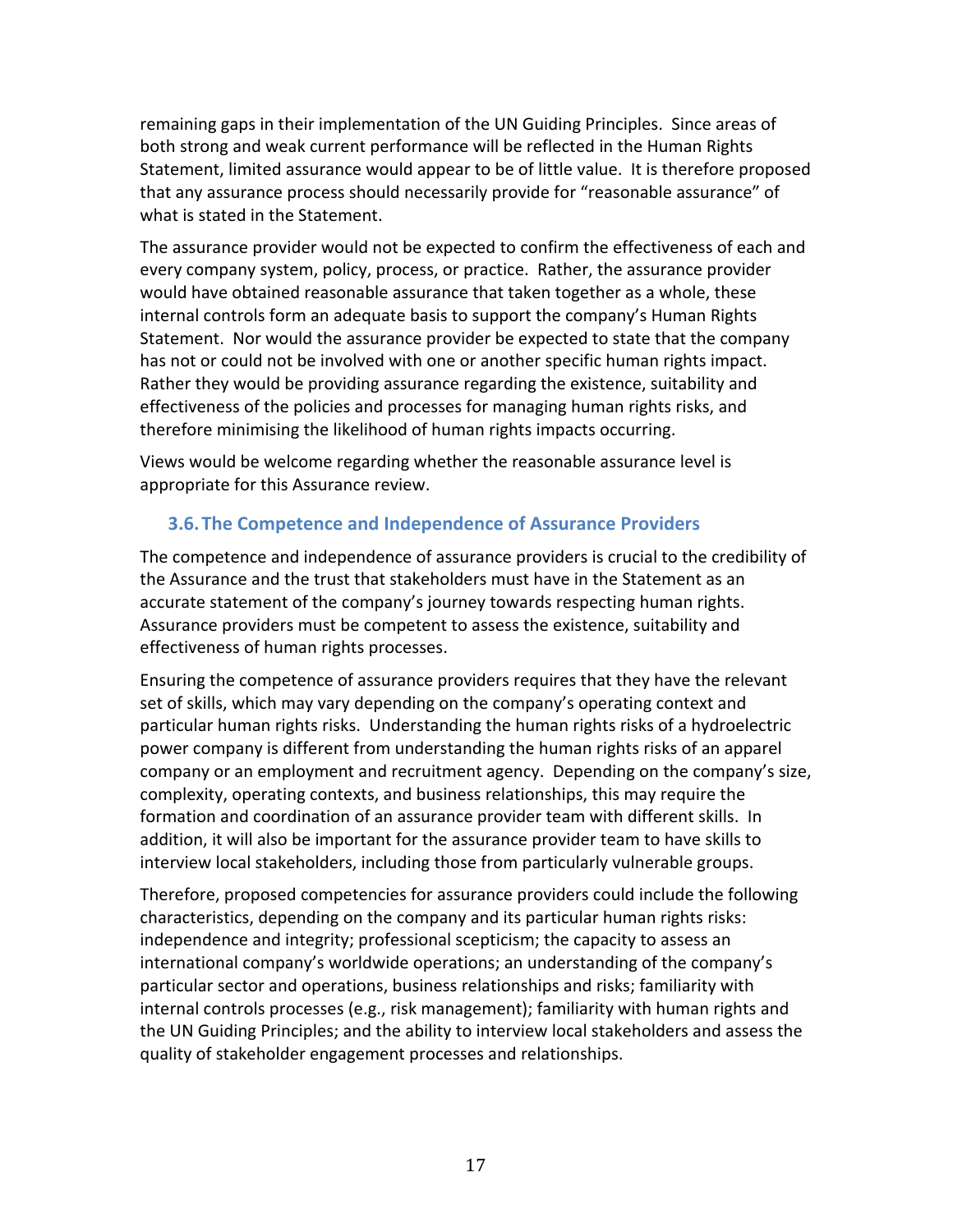Views regarding the competencies of human rights assurance providers would be welcomed, and whether and to what extent they can or should be assessed and/or certified.

# **4. THE CONSULTATION AND PUBLIC COMMENT PROCESS**

The Project Team welcomes views on the above description of how it envisages this project and proposes to address some of the challenging questions it will raise. It would particularly welcome views on the points highlighted at the end of each of the subsections in sections 2 and 3 above, summarised as follows:

- Both the proposed elements for inclusion in the Reporting and Assurance Standards, set out in Annex B, and the possibility that companies may limit a Statement to certain aspects of their operations (section 2.1);
- The proposal to include information about salient human rights risks, as well as general human rights policies and processes, in the Statement (section 2.2);
- The degree of disclosure about how the company addresses potential or actual severe impacts in the Statement (section 2.3);
- The inclusion of additional matters in the Human Rights Statement, beyond the baseline requirements proposed in sections 2.1, 2.2 and 2.3 (section 2.4);
- The appropriate approach for assessing Scoping Materiality and, any other general factors that should be considered (section 3.1);
- The proposed definitions of 'Material Weakness' and 'Material Misstatement or Omission' (section 3.2);
- The nature and amount of evidence that assurance providers should examine in order to provide the Assurance report (section 3.3);
- The handling of relevant information not included in the public Assurance report  $(section 3.4);$
- Whether the reasonable assurance level is appropriate for this Assurance review  $(section 3.5)$ ; and
- The competencies of human rights assurance providers, and whether and to what extent they can or should be assessed and/or certified (section 3.6).

The Project Team would also welcome suggestions for additional issues it should consider and consult on at the start of the project.

In addition to dialogue during the in-person consultations to be held in the ASEAN region in June 2013, the discussion paper will be posted for public comment on the website of the Human Rights Resource Centre for ASEAN at http://hrrca.org and the website of the Business and Human Rights Resource Centre at http://www.businesshumanrights.org/ from May 1 to July 1, 2013. All comments can be submitted via email to Anna Triponel from Shift at anna.triponel[at]shiftproject.org and Bahtiar Manurung from Mazars at bahtiar[at]mazars.co.id. Comments received will generally be posted on the website of the Business and Human Rights Resource Centre. Please let us know if you would prefer that your comments not be made public.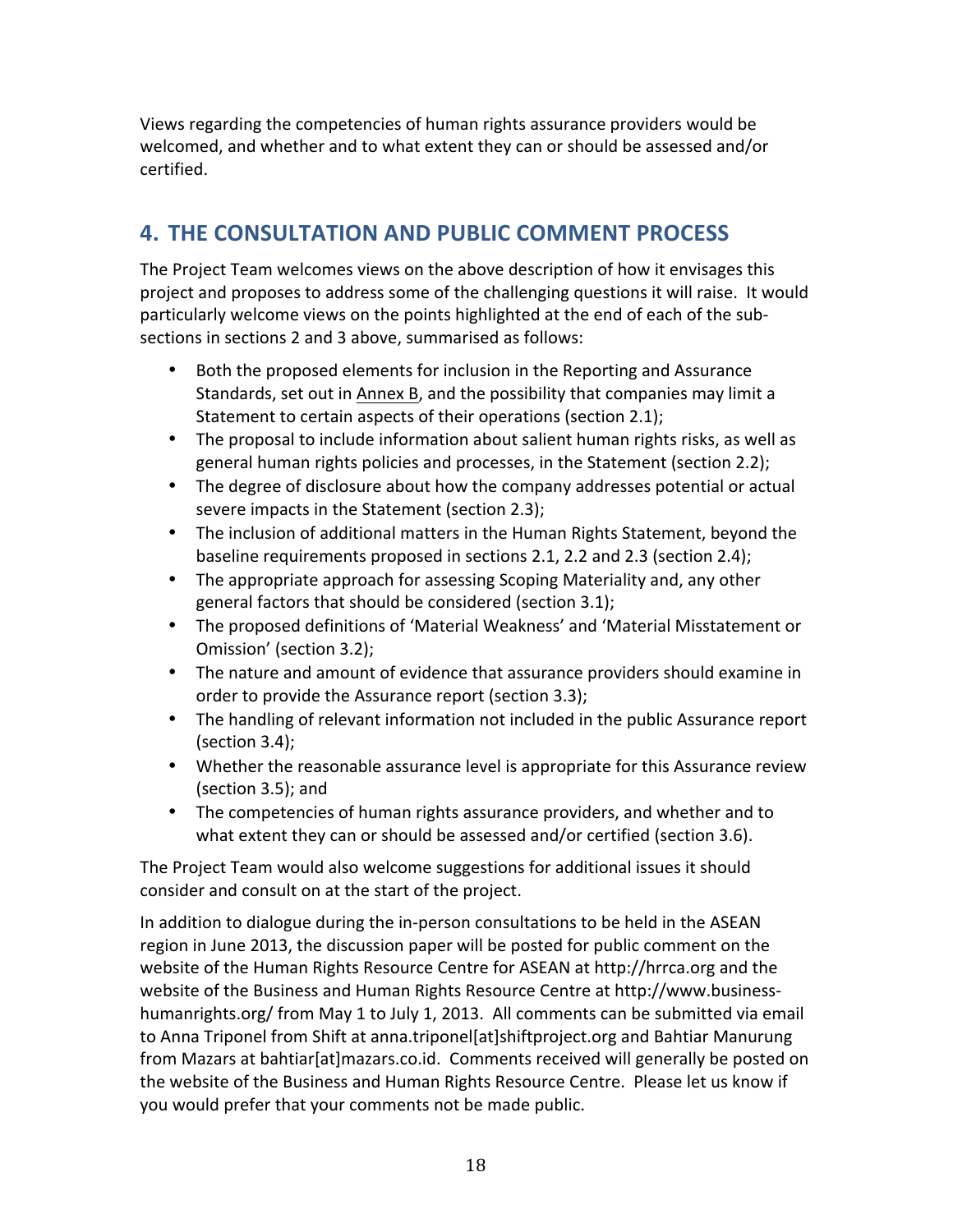#### **ANNEX A—DEFINITIONS AND KEY REFERENCES**

#### **1. DEFINITIONS**

**Business Relationships.** As used in the context of the Guiding Principles, this means the company's relationships with its business partners, entities in its value chain, and any other non-State or State entity directly linked to its business operations, products or services. They include, among others, indirect business relationships in an enterprise's supply chain, beyond the first tier, and minority as well as majority shareholding positions in joint ventures. See Interpretive Guide, Section II.

**Human Rights.** As used in the context of the Guiding Principles, this refers to all internationally recognized human rights, which include, at minimum, the 1948 Universal Declaration of Human Rights and the two 1966 treaties through which it has been codified: the International Covenant on Civil and Political Rights (ICCPR) and the International Covenant on Economic, Social and Cultural Rights (ICESCR); as well as the core conventions of the International Labor Organization's Declaration on Fundamental Principles and Rights at Work. See Interpretive Guide, Section III.

**Human Rights Risks and Impacts.** As used in the context of the Guiding Principles, human rights risks include any risks that a company's operations may lead to one or more adverse human rights impacts. They therefore relate to its *potential* human rights impacts. In traditional risk assessment, risk factors in both the consequences of an event (its severity) and the probability of it occurring. In the context of human rights risk, severity is the predominant factor. Probability may be relevant in helping prioritize the order in which potential impacts are addressed in some circumstances (see 'severe human rights impacts' below). Importantly, human rights risks are separate from any risks to the enterprise that may flow from its involvement with human rights impacts. However, the two are increasingly related. See Interpretive Guide, Section II.

**Human Rights Assurance ("Assurance").** As used in this discussion paper, this means the assurance as to the accuracy of a company's Human Rights Statement provided by an independent and competent assurance provider.

**Human Rights Statement ("Statement").** As used in this discussion paper, this means a statement prepared annually by the company, and attested to by its senior management, that states the extent to which its internal policies and processes align with the UN Guiding Principles.

**Human Rights Reporting and Assurance Standards ("Standards").** As used in this discussion paper, this means the project's proposed standards to enable companies to prepare a Human Rights Statement and for independent and competent human rights assurance providers to assure the Statement's accuracy in a Human Rights Assurance.

Leverage. As used in the context of the Guiding Principles, this means the ability of a business enterprise to effect change in the wrongful practices of another party that is causing or contributing to an adverse human rights impact. This concept is particularly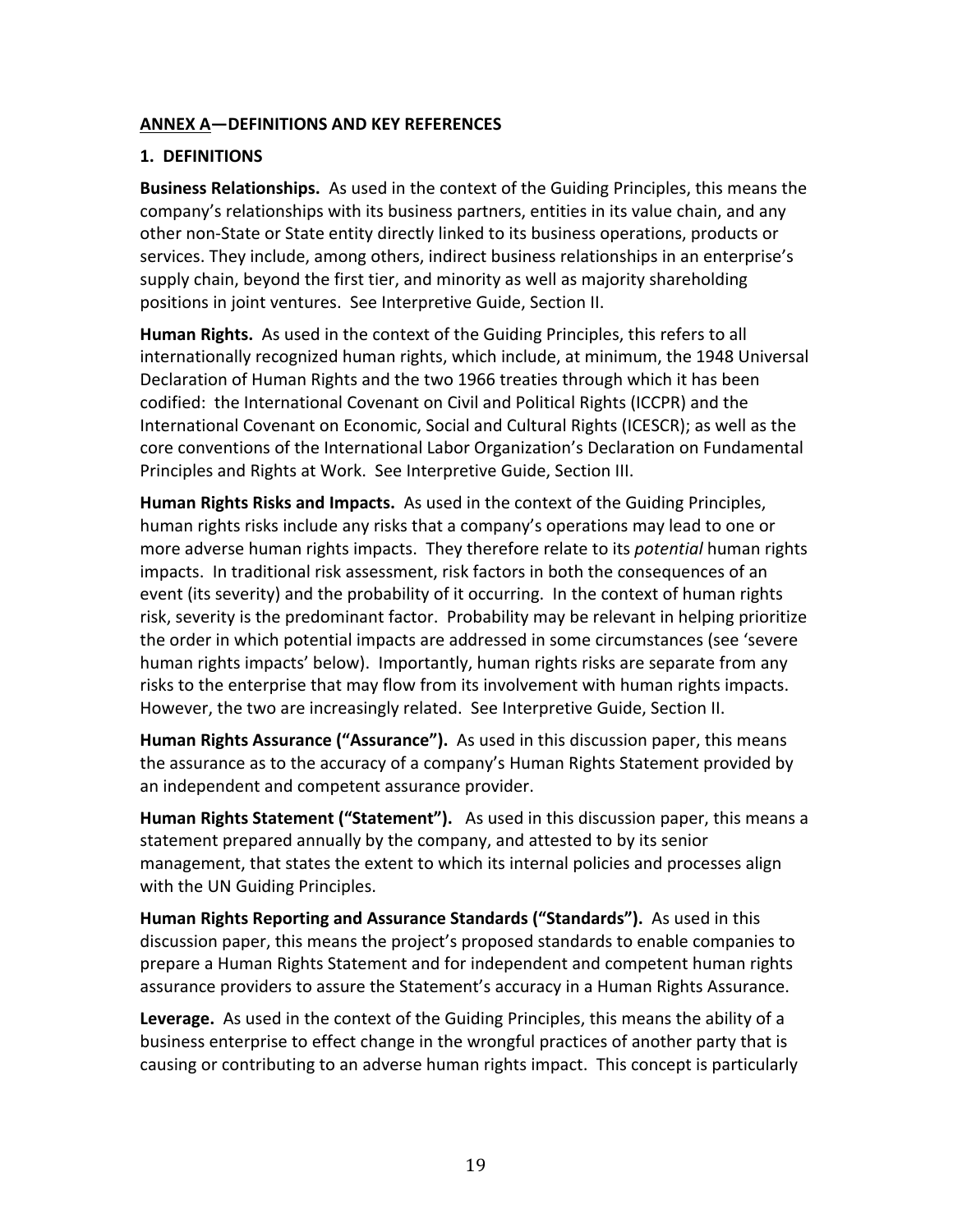relevant when discussing a company's responsibility for addressing the human rights impacts of those in its value chain, such as suppliers. See Interpretive Guide, Section II.

**Material Misstatement or Omission.** As used in this discussion paper, a Material Misstatement or Omission is one that would significantly misrepresent the organisation to its stakeholders, and thereby influence their conclusions, decisions or actions. It would include a Material Weakness that remains inadequately reflected in the final Statement's description of the company's progress towards implementing the Guiding Principles. See section 2.5.

A Material Weakness. As used in this discussion paper, a Material Weakness would include a deficiency, combination of deficiencies, or systemic failure, that is likely to prevent the company from identifying or addressing:

- a. its salient human rights risks; or
- b. any severe human rights risks or impacts connected to its operations, products or services.

**Mitigation and Prevention.** As used in the context of the Guiding Principles, the mitigation of adverse human rights *impacts* means actions taken to reduce the extent of an impact, with any residual impact then requiring remediation. The mitigation of human rights *risks* means actions taken to reduce the likelihood of a certain adverse impact occurring. The prevention of impacts refers to actions taken to ensure that such impacts do not occur. See Interpretive Guide, Section II.

**Remediation/Remedy.** As used in the context of the Guiding Principles, these terms refer to both the *processes* of providing remedy for an adverse human rights impact and to the substantive *outcomes* that can counteract, or make good, the adverse impact. The processes can be non-judicial as well as judicial, administrative, or legislative. The outcomes may take a range of forms, including apologies, restitution, rehabilitation, financial or non-financial compensation and punitive sanctions imposed by the state (whether criminal or administrative, such as fines), as well as the prevention of harm through, for example, injunctions or guarantees of non-repetition. See Interpretive Guide, Section II.

**Salient Human Rights Impacts and Risks.** As used in the context of the Guiding Principles, a company's most salient human rights are those that are most at risk of adverse impact from the company's operations and business relationships. This will typically vary according to the company's sector and operating context. A company should not focus exclusively on the most salient human rights issues and ignore others that might arise. But the most salient rights will logically be the ones on which the enterprise concentrates its primary efforts. See Interpretive Guide, Section II.

**Scoping Materiality**. As used in this discussion paper, Scoping Materiality are the criteria used to define what is material for purposes of the assurance's scope. These are the criteria the assurance provider can consider when determining whether to undertake testing and when determining the size of a testing sample. These criteria should include: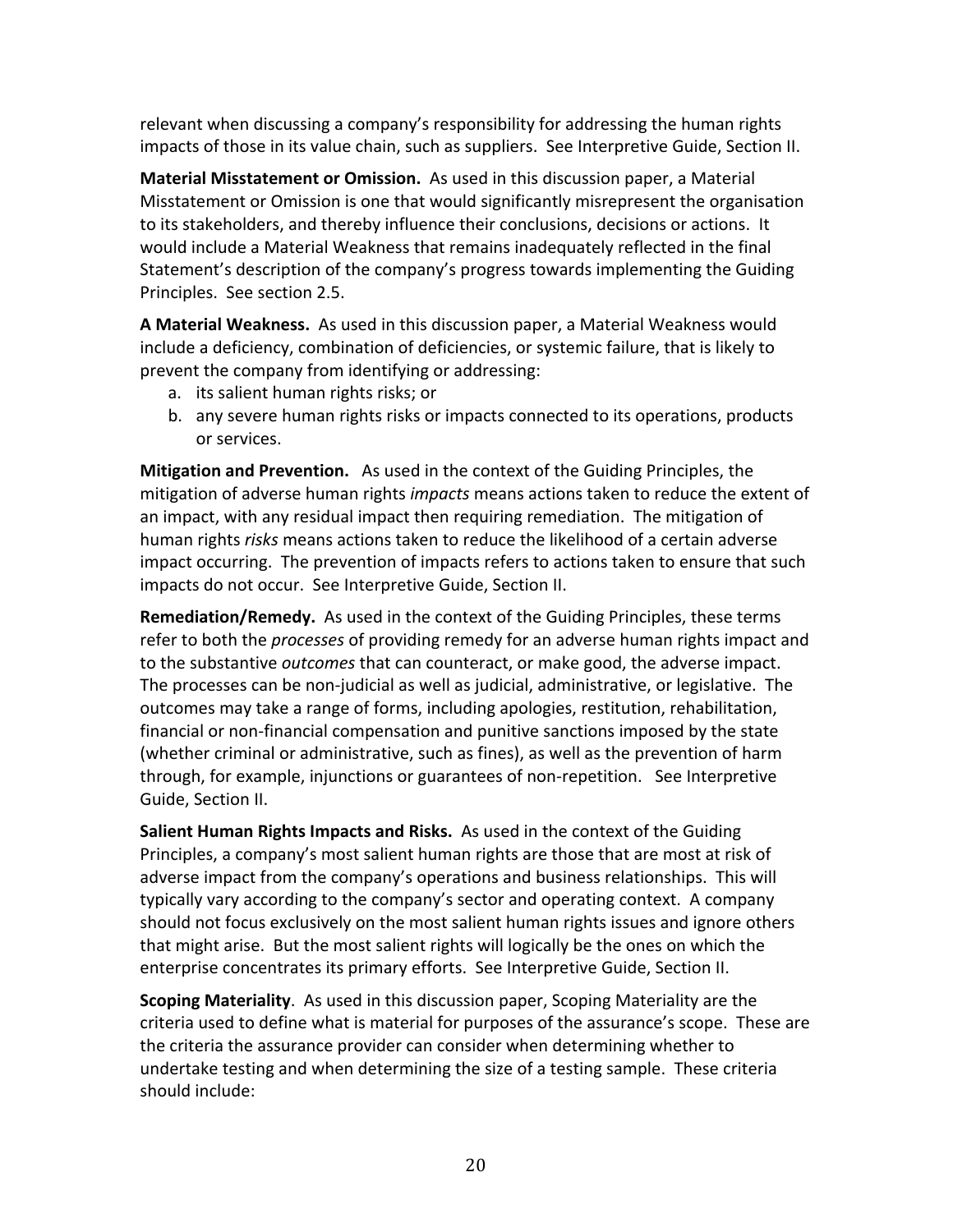- location (based on political, regulatory, rule of law, environment, susceptibility to corruption);
- the industry;
- the product or service;
- past performance of a business partner; and
- any vulnerable groups who may be affected.

#### See section 3.2.

**Severe Human Rights Impacts.** As used in the context of the Guiding Principles, the severity of a human rights impact is a function of its scale (the gravity of the impact), its scope (number of individuals impacted) and whether it can be remediated (i.e., restoring those impacted to the status quo before the impact). See Interpretive Guide, Section II.

#### **2. KEY REFERENCES**

*UN* 'Protect, Respect, and Remedy' Framework (2008), A/HRC/8/5 (the "Framework"), http://www.reports-and-materials.org/Ruggie-report-7-Apr-2008.pdf. In 2008, the UN Human Rights Council welcomed this three-pillar framework for business and human rights, authored by Professor John Ruggie, the UN Special Representative to the Secretary General on Business and Human Rights. The three pillars are the state duty to protect human rights, the corporate responsibility to respect human rights, and the need for greater access to remedy, as discussed in section 1.1.

#### *UN Guiding Principles on Business and Human Rights* **(2011). A/HRC/17/31(the "Guiding Principles"),**

http://www.ohchr.org/Documents/Publications/GuidingPrinciplesBusinessHR\_EN.pdf. In 2011, the UN Human Rights Council unanimously endorsed the Special Representative's Guiding Principles, which show how the Framework should be implemented. 

#### **The Corporate Responsibility to Respect Human Rights: An Interpretive Guide (2011)** (the "Interpretive Guide").

http://www.ohchr.org/Documents/Publications/HR.PUB.12.2\_En.pdf. With the Special Representative's approval, the UN Office of the High Commissioner of Human Rights prepared this Interpretive Guide to elaborate on the meaning and application of the Guiding Principles that implement the second pillar of the Framework—the corporate responsibility to respect human rights.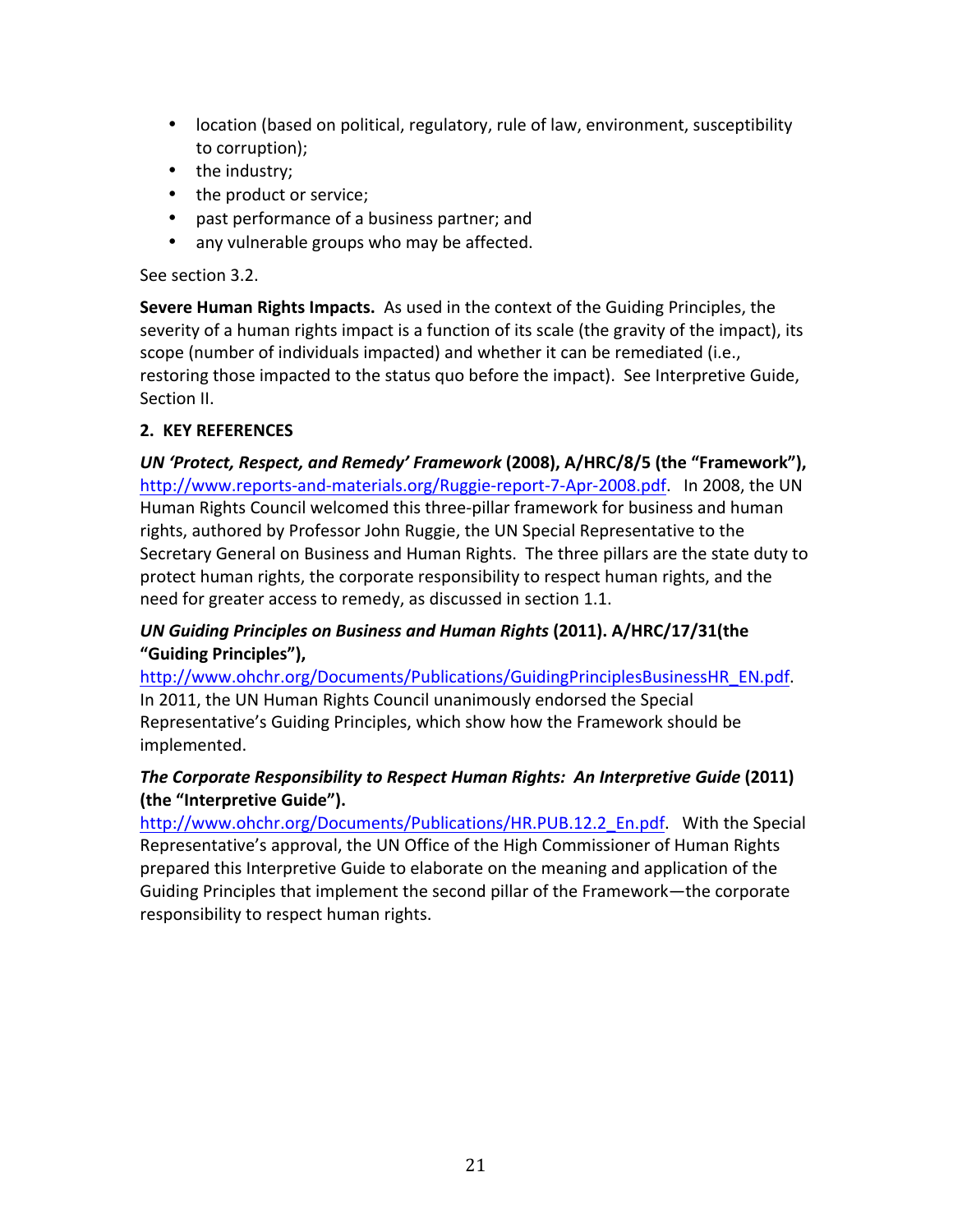#### **ANNEX B-ELEMENTS OF THE GUIDING PRINCIPLES FOR INCLUSION IN THE REPORTING AND ASSURANCE STANDARDS**

#### **1. Human Rights Policy Commitment**

As the basis for embedding their responsibility to respect human rights, the UN Guiding Principles note that companies should express their commitment to meet this responsibility through a statement of policy (Guiding Principle 16). This policy *commitment "is the first essential step for embedding respect for human rights into* the values of the enterprise."<sup>9</sup> The term " statement of policy" refers to whatever *means an enterprise employs to set out publicly its responsibilities, commitments, and expectations (Commentary to Guiding Principle 16).*

| Under the Reporting Standard, it is<br>proposed that companies would report on:   | Under the Assurance Standard, it is<br>proposed that assurance providers would<br>review:                                                                                                     |
|-----------------------------------------------------------------------------------|-----------------------------------------------------------------------------------------------------------------------------------------------------------------------------------------------|
| The scope of the company's human rights<br>policy commitment;                     | The means through which the statement<br>was developed, including expert input;                                                                                                               |
| The level at which it is approved; and                                            | The extent to which the policy's<br>development drew on relevant internal                                                                                                                     |
| Whether internal policies are aligned with<br>the human rights policy commitment. | and external expertise, as appropriate to<br>the company's size and capacity, and<br>whether it was approved at its most senior<br>level;                                                     |
|                                                                                   | The clarity with which the company's<br>human rights expectations of its own<br>personnel, as well as third parties with<br>which the company has a business<br>relationship, are stipulated; |
|                                                                                   | The extent to which the policy is accessible<br>to its intended audiences;                                                                                                                    |
|                                                                                   | The company's other policies that are<br>directly relevant to human rights; and                                                                                                               |
|                                                                                   | Whether and how the company's wider<br>policies are aligned with its human rights<br>policy commitment.                                                                                       |
|                                                                                   |                                                                                                                                                                                               |

 $9$  Interpretive Guide at p. 27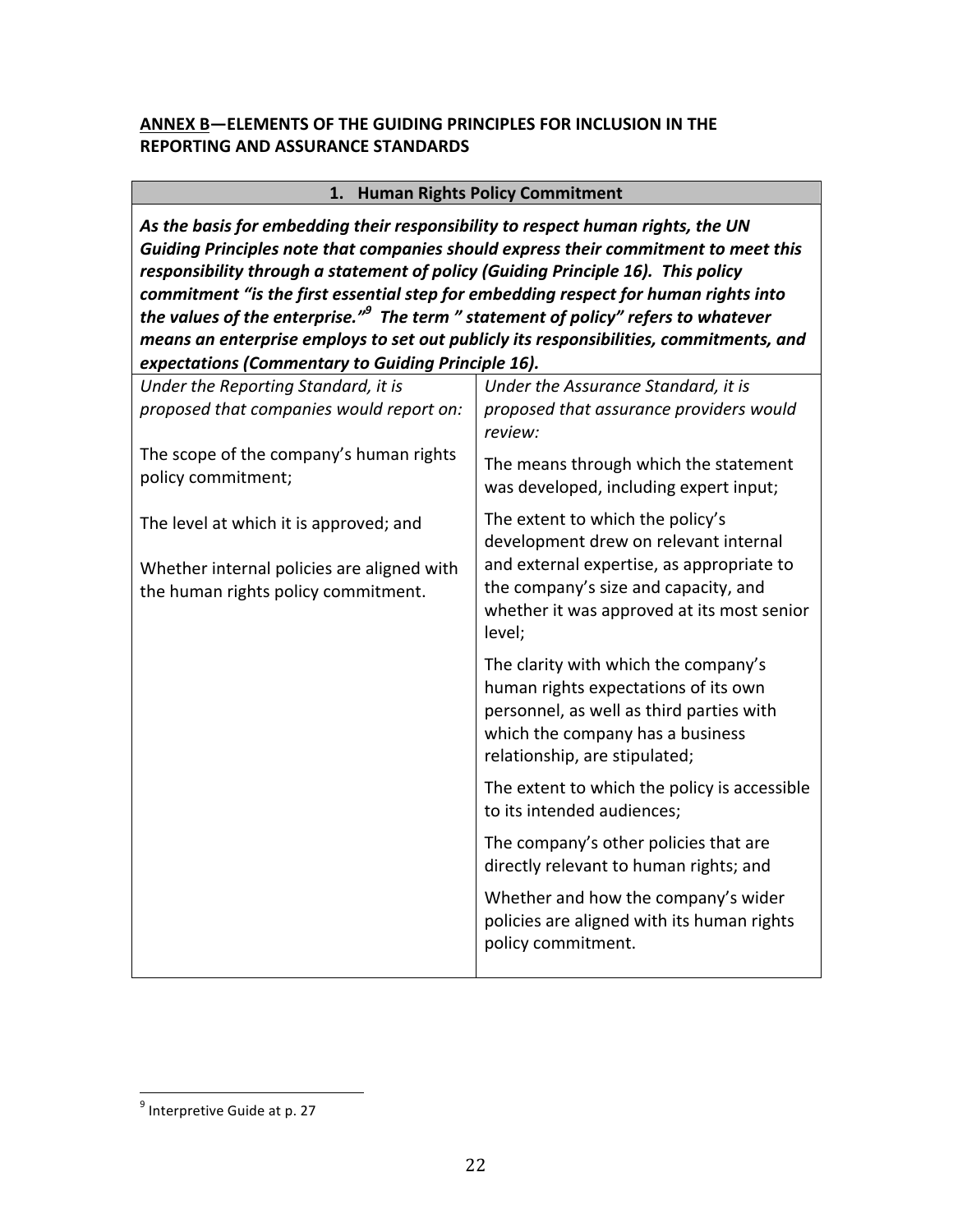# **2. Embedding Respect for Human Rights in a Company**

The UN Guiding Principles observe that a company's policy commitment to respect *human rights should be embedded from the top of the enterprise through all its* functions, which otherwise may act without regard for human rights. This requires *coherence between the human rights policy and other policies and procedures that* govern its wider business activities and relationships (Guiding Principle 16).

| Under the Reporting Standard, it is<br>proposed that companies would report on:                                                                                    | Under the Assurance Standard, it is<br>proposed that assurance providers would<br>review:                                                                                                                          |
|--------------------------------------------------------------------------------------------------------------------------------------------------------------------|--------------------------------------------------------------------------------------------------------------------------------------------------------------------------------------------------------------------|
| The allocation of responsibility, resources<br>and oversight for implementation of the<br>human rights policy commitment; and<br>How management embeds respect for | The existence, suitability, and<br>effectiveness of the steps taken by top<br>management to align the tone, values and<br>culture of the company with its<br>commitment to respect human rights;                   |
| human rights across the company.                                                                                                                                   | The clarity of allocation of responsibility<br>and accountability and the sufficiency of<br>resources assigned for implementation of<br>the human rights policy;                                                   |
|                                                                                                                                                                    | How and the extent to which human rights<br>are included within the company's training<br>and capacity building programmes, and<br>the extent to which such training is<br>effective;                              |
|                                                                                                                                                                    | The existence, suitability, and<br>effectiveness of incentives (financial and<br>non-financial, positive and negative) for<br>staff to integrate respect for human rights<br>into their own decisions and actions; |
|                                                                                                                                                                    | The existence, suitability, and<br>effectiveness of processes and criteria<br>used to build leverage into business<br>relationships at the outset with regard to<br>respect for human rights;                      |
|                                                                                                                                                                    | The existence, suitability, and<br>effectiveness of criteria used in the<br>company's decision-making processes to<br>take account of respect for human rights;                                                    |
|                                                                                                                                                                    | The existence, suitability, and<br>effectiveness of the company's processes<br>and criteria for addressing conflicts                                                                                               |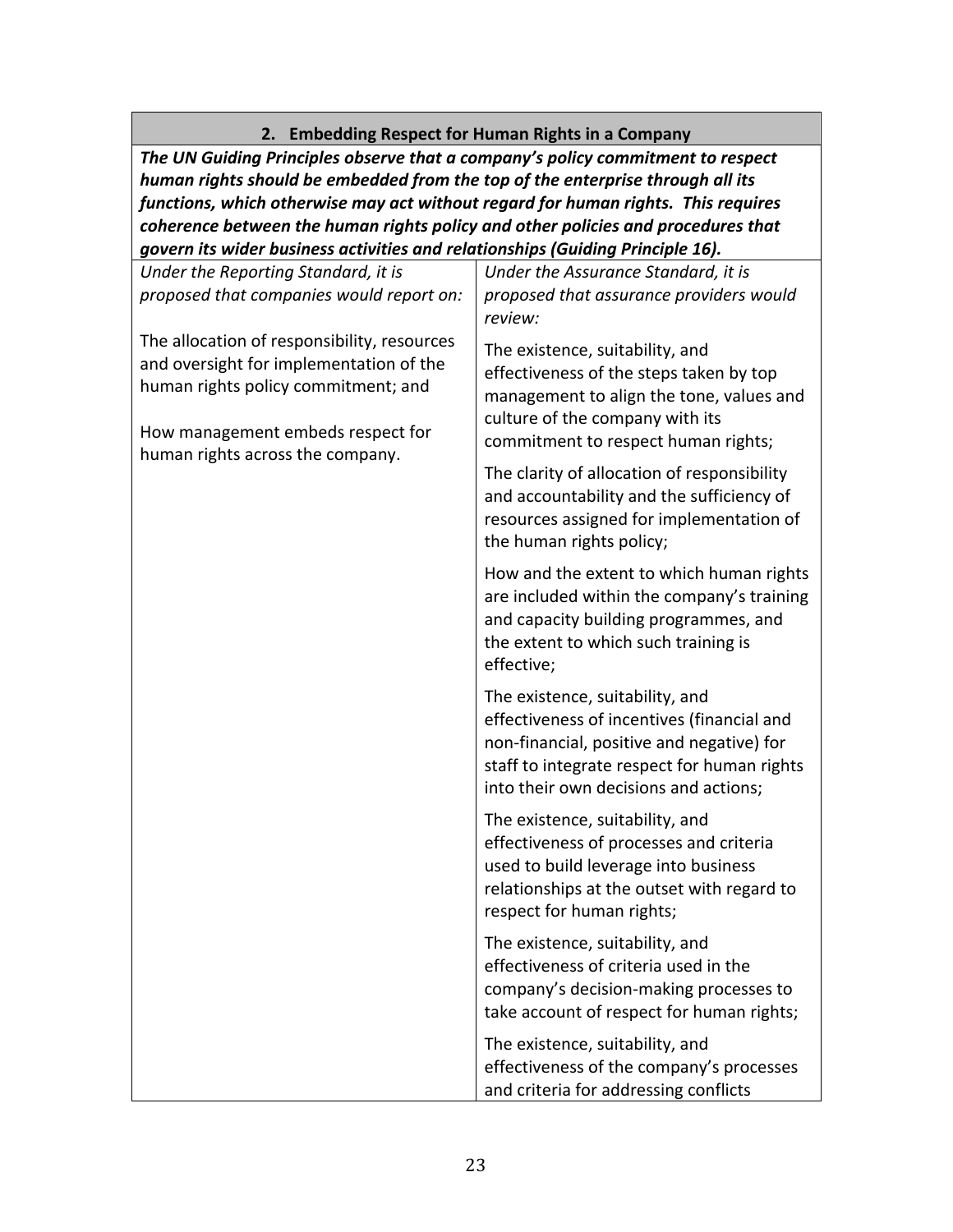| between human rights standards and<br>national law and human rights dilemmas<br>and for learning the lessons therefrom;<br>and                                                                                                    |
|-----------------------------------------------------------------------------------------------------------------------------------------------------------------------------------------------------------------------------------|
| The existence, suitability, and<br>effectiveness of the company's processes<br>and criteria for identifying the risks of<br>gross human rights abuses and elevating<br>them within the company to ensure an<br>adequate response. |

#### **3. Assessing Risks to Human Rights**

The UN Guiding Principles state that companies should identify and assess any actual or potential adverse human rights impacts with which they may be involved either through their own activities or as a result of their business relationships. This includes assessing the human rights context prior to a proposed business activity, where possible; identifying who may be affected; cataloguing the relevant human rights standards and issues; and projecting how the proposed activity and associated business relationships could have adverse human rights impacts on those identified. *Importantly, human rights risks to people impacted as a result of the business's activities* or its relationships should be considered separately from any risks to the business that may flow from its involvement with human rights impacts. However, the *two are increasingly related (Guiding Principles 17 – 18).* 

| Under the Reporting Standard, it is                                                                                                                              | Under the Assurance Standard, it is                                                                                                                                                         |
|------------------------------------------------------------------------------------------------------------------------------------------------------------------|---------------------------------------------------------------------------------------------------------------------------------------------------------------------------------------------|
| proposed that companies would report on:                                                                                                                         | proposed that assurance providers would<br>review:                                                                                                                                          |
| The company's salient human rights risks<br>and the reasons for any changes in them<br>since the last statement; and                                             | The existence, suitability, and<br>effectiveness of the company's processes<br>and criteria for identifying and assessing<br>human rights risks associated with the                         |
| To what extent and how the company<br>engages external stakeholders, including<br>directly affected stakeholder, in the<br>assessment of its human rights risks. | company's activities or business<br>relationships, including their severity and<br>probability, with attention to how<br>different parts of the company are<br>involved in those processes; |
|                                                                                                                                                                  | The sufficiency of the expertise and other<br>sources drawn upon in these assessments;                                                                                                      |
|                                                                                                                                                                  | The existence, suitability, and                                                                                                                                                             |
|                                                                                                                                                                  | effectiveness of processes and criteria for                                                                                                                                                 |
|                                                                                                                                                                  | triggering new or repeat assessments and                                                                                                                                                    |
|                                                                                                                                                                  | their appropriateness;                                                                                                                                                                      |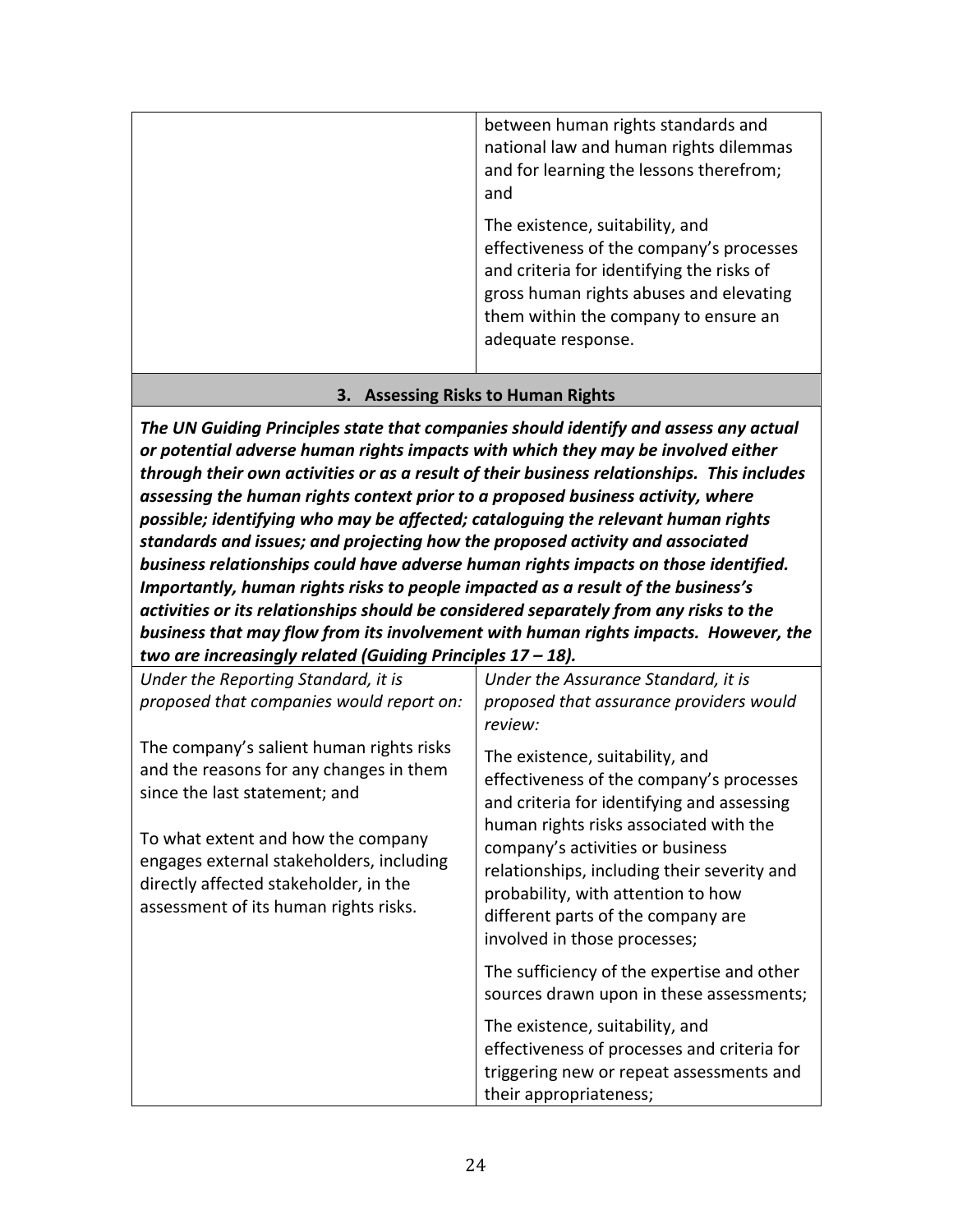| The existence, suitability, and<br>effectiveness of processes and criteria for<br>determining whether to conduct a stand-<br>alone or an integrated assessment;                                                                  |
|----------------------------------------------------------------------------------------------------------------------------------------------------------------------------------------------------------------------------------|
| The existence, suitability, and<br>effectiveness of processes and criteria for<br>the identification of contexts where<br>consultation with potentially affected<br>groups and other relevant stakeholders is<br>undertaken; and |
| Where consultation is undertaken with<br>potentially affected groups, the design and<br>effectiveness of those consultation<br>processes.                                                                                        |

#### **4. Integrated, Cross-Functional Decision-Making to Address Human Rights Impacts**

The UN Guiding Principles state that in order to prevent and mitigate adverse human rights impacts, companies should integrate the findings from their impact assessments across relevant internal functions and processes, and take appropriate action in order to prevent and mitigate the impacts identified, prioritized on the basis of severity of *impact to the stakeholder. Integration requires internal decision-making, budget* allocations and oversight processes that enable effective responses to such impacts *(Guiding Principle 19).*

| saranng : rmerpre 237.                                                                                         |                                                                                                                                                                                                                 |
|----------------------------------------------------------------------------------------------------------------|-----------------------------------------------------------------------------------------------------------------------------------------------------------------------------------------------------------------|
| Under the Reporting Standard, it is                                                                            | Under the Assurance Standard, it is                                                                                                                                                                             |
| proposed that companies would report on:                                                                       | proposed that Assurance Providers would                                                                                                                                                                         |
| The company's efforts to mitigate its<br>human rights risks, with particular<br>attention to it salient risks. | review:<br>The existence, suitability, and<br>effectiveness of processes and criteria for<br>prioritising action in response to the<br>risks/impacts identified,                                                |
|                                                                                                                | The existence, suitability, and<br>effectiveness of processes and criteria for<br>identifying the severity of impacts from<br>the perspective of those affected;                                                |
|                                                                                                                | The existence, suitability, and<br>effectiveness of processes and criteria for<br>the assignment of responsibility for<br>ensuring that processes are set in train to<br>mitigate the identified risks/impacts; |
|                                                                                                                | The existence, suitability, and                                                                                                                                                                                 |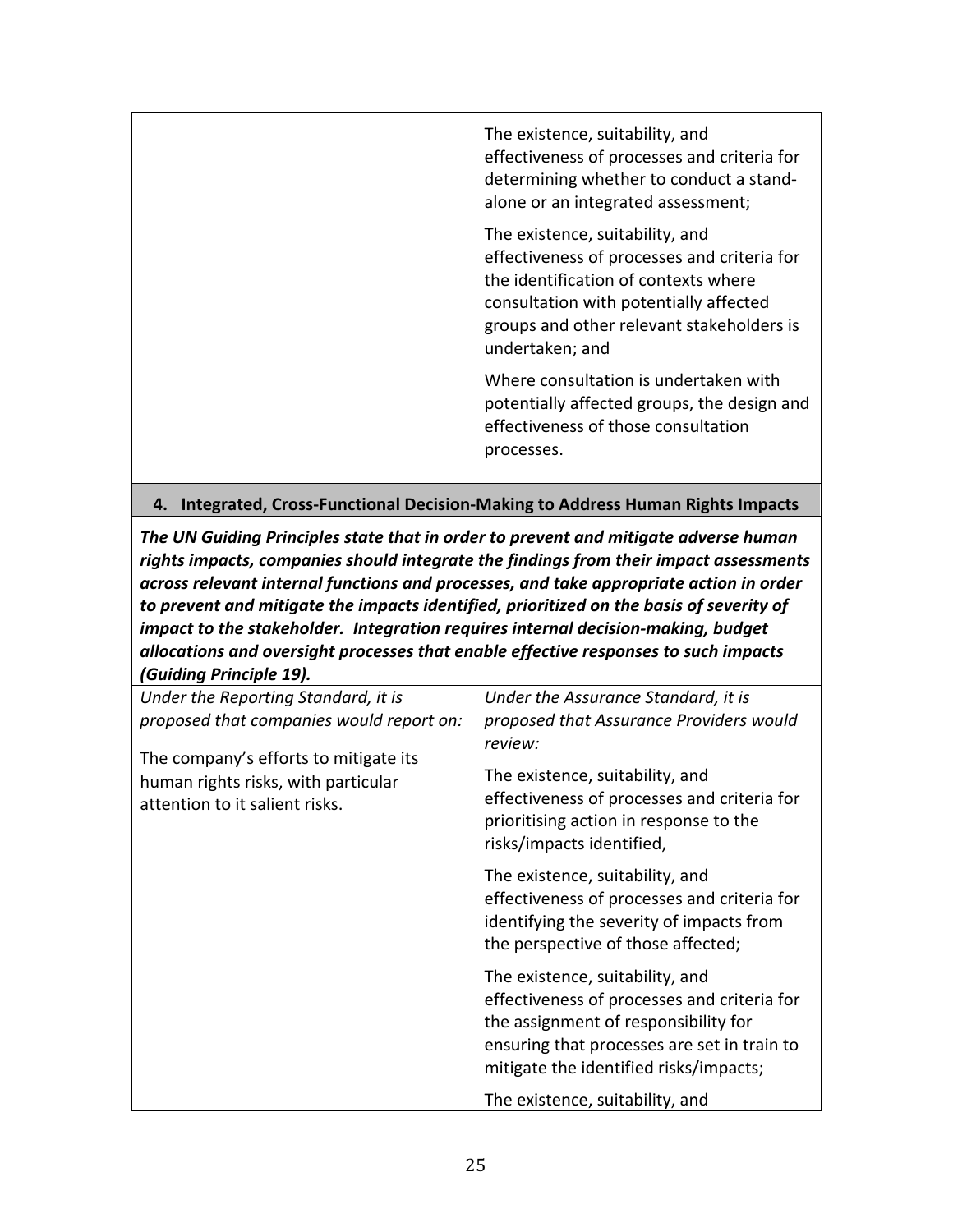| effectiveness of processes and criteria for<br>the identification of underlying causes of<br>risks/impacts;                                                                                                                          |
|--------------------------------------------------------------------------------------------------------------------------------------------------------------------------------------------------------------------------------------|
| The existence, suitability, and<br>effectiveness of processes and criteria to<br>ensure that information-sharing and<br>decision-making processes to address<br>impacts involve the full range of relevant<br>functions/departments; |
| The existence, suitability, and<br>effectiveness of actions taken to address<br>the risks/impacts identified;                                                                                                                        |
| The existence, suitability, and<br>effectiveness of processes and criteria to<br>assign responsibility and accountability for<br>the execution of actions identified to<br>mitigate impacts; and                                     |
| The existence, suitability, and<br>effectiveness of processes and criteria for<br>identifying and allocating resources<br>necessary to mitigate impacts.                                                                             |

#### **5.** Measuring the Effectiveness of Company Responses to Human Rights Impacts

The UN Guiding Principles underline the need for companies to track the effectiveness of their responses to adverse human rights impacts (whether actual or potential *impacts)* in order to verify whether the impacts are being addressed effectively. Tracking should be based on appropriate qualitative and quantitative indicators and draw on feedback from both internal and external sources, including affected *stakeholders (Guiding Principle 20).*

| Under the Reporting Standard, it is        | Under the Assurance Standard, it is        |
|--------------------------------------------|--------------------------------------------|
| proposed that companies would report on:   | proposed that assurance providers would    |
| Trends in human rights risks, impacts and  | review:                                    |
| formally-registered grievances connected   | The existence, suitability, and            |
| to the company's operations (whether       | effectiveness of quantitative and          |
| through cause, contribution or linkage);   | qualitative performance indicators used by |
|                                            | the company to measure its response to     |
| To what extent and how the company         | human rights risks/impacts (including any  |
| engages internal and external              | disaggregation of data by group, where     |
| stakeholders, including directly affected  | relevant);                                 |
| stakeholders, in tracking its performance; | The existence, suitability, and            |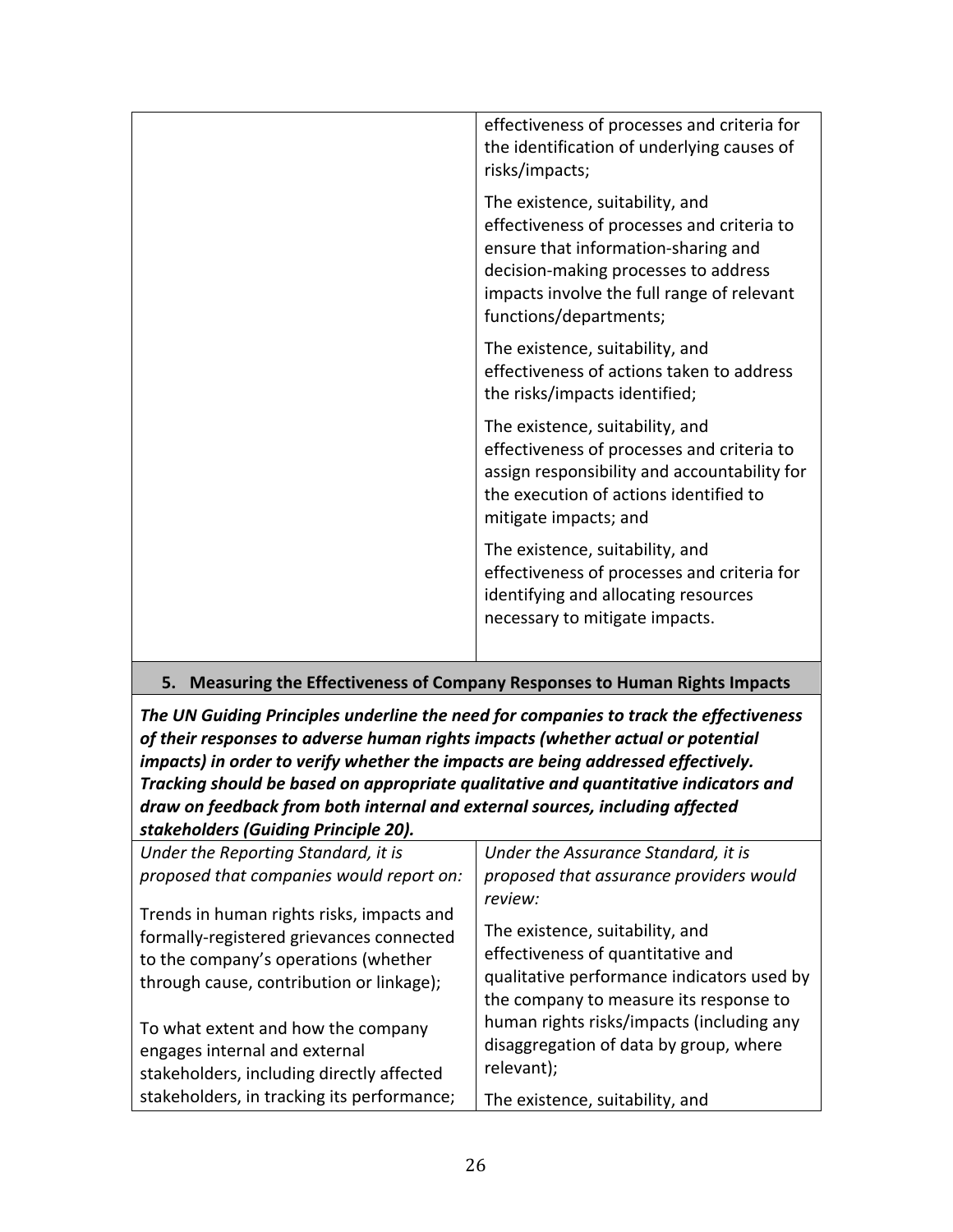| and                                                                             | effectiveness of processes and criteria for<br>tracking, aggregating and analysing data                                                                                                                                             |
|---------------------------------------------------------------------------------|-------------------------------------------------------------------------------------------------------------------------------------------------------------------------------------------------------------------------------------|
| How significant trends or patterns in data<br>have influenced company policy or | relevant for understanding the<br>effectiveness of responses;                                                                                                                                                                       |
| practice.                                                                       | The existence, suitability, and<br>effectiveness of processes and criteria for<br>integrating feedback from internal and<br>external sources, including affected<br>stakeholders;                                                   |
|                                                                                 | The existence, suitability, and<br>effectiveness of processes and criteria for<br>reporting critical findings, including trends<br>and patterns, up the organization; and                                                           |
|                                                                                 | The existence, suitability, and<br>effectiveness of processes and criteria for<br>ensuring that learning from these metrics<br>is integrated back into the company's<br>policies and processes to enable<br>continuous improvement. |

#### **6.** Communicating the Company Responses to Human Rights Impacts

In order to account for how they address their human rights impacts, companies should be prepared to communicate this externally, particularly when concerns are raised by or on behalf of affected stakeholders. Communications should be of a form and frequency that reflect a company's human rights impacts and that are accessible to its intended audiences; provide information that is sufficient to evaluate the *adequacy* of a company's response to the particular human rights impact involved; and not pose risks to affected stakeholders, personnel or to legitimate requirements of *commercial confidentiality (Guiding Principle 21).*

| Under the Reporting Standard, it is<br>proposed that companies would report on:                                                                                         | Under the assurance standard, it is<br>proposed that assurance providers would<br>review:                                                                                                                |  |
|-------------------------------------------------------------------------------------------------------------------------------------------------------------------------|----------------------------------------------------------------------------------------------------------------------------------------------------------------------------------------------------------|--|
| How the company communicates with<br>affected stakeholders regarding specific<br>human rights risks and impacts, and<br>relevant examples from the reporting<br>period. | The existence, suitability, and<br>effectiveness of the company's processes<br>and criteria for deciding what to<br>communicate, as well as when, how and to<br>whom, including any general limitations; |  |
|                                                                                                                                                                         | The existence, suitability, and<br>effectiveness of the company's processes<br>and criteria for ensuring communications<br>are accessible to, and understood by, its                                     |  |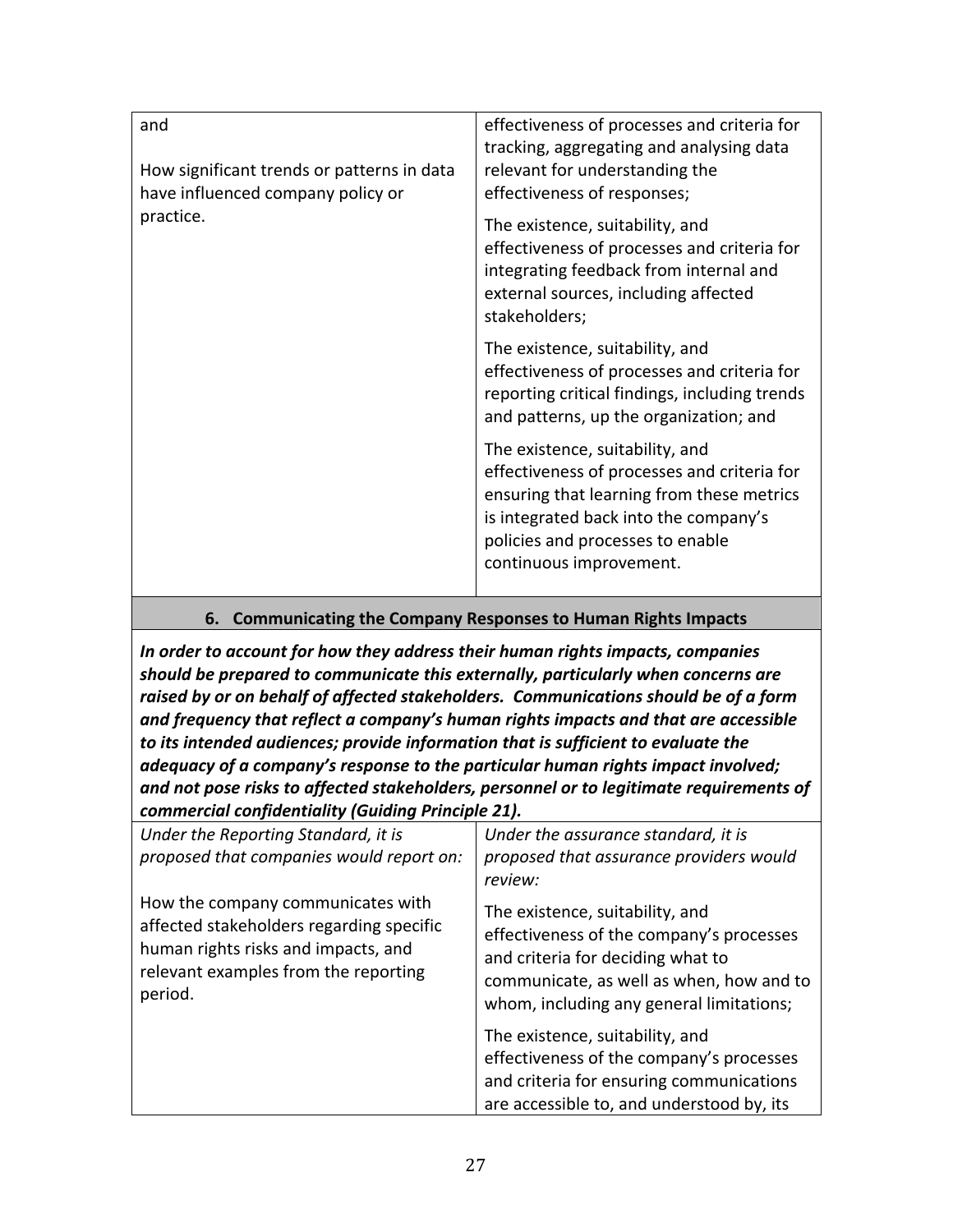| intended audiences, and<br>The existence, suitability, and<br>effectiveness of the company's processes |
|--------------------------------------------------------------------------------------------------------|
| and criteria for ensuring the consistency,<br>clarity, timeliness and usefulness of<br>communications. |

#### **7. Complaints Handling and Grievance Mechanisms**

The UN Guiding Principles state that where companies identify that they have caused or contributed to adverse human rights impacts, they should provide for or cooperate in their remediation through legitimate processes. They also provide that companies should establish or participate in effective operational-level grievance mechanisms for *individuals and communities who may be adversely impacted, so that grievances may be addressed early and remediated directly.* (Guiding Principles 22, 29, and 31).

| Under the Reporting Standard, it is<br>proposed that companies would report on:                                                                                                                                                | Under the assurance standard, it is<br>proposed that assurance providers would<br>review:                                                                                                                                                                                                               |
|--------------------------------------------------------------------------------------------------------------------------------------------------------------------------------------------------------------------------------|---------------------------------------------------------------------------------------------------------------------------------------------------------------------------------------------------------------------------------------------------------------------------------------------------------|
| How the company approaches the<br>remediation of human rights impacts with<br>which it is involved; and                                                                                                                        | The existence, suitability, and<br>effectiveness of the company's processes<br>and criteria for identifying appropriate<br>remedies for those who have suffered a<br>human rights impact that the company<br>caused or contributed to, including<br>provisions for dialogue with those<br>affected; and |
| The type of grievance mechanisms it has in<br>place, and their accessibility to potentially<br>affected stakeholders and/or to others<br>who wish to raise concerns related to the<br>company's human rights risks or impacts, |                                                                                                                                                                                                                                                                                                         |
| including:<br>who can access them;<br>how their effectiveness is ensured<br>or improved; and<br>any general learning they have<br>raised for the company in the<br>reporting period.                                           | The existence, suitability, and<br>effectiveness of the operation of the<br>company's formal grievance<br>mechanism(s), including:                                                                                                                                                                      |
|                                                                                                                                                                                                                                | The groups to which the<br>mechanism is available;<br>The types of impact for which<br>the mechanism is available;<br>The processes provided for<br>within the mechanism;<br>The extent to which the<br>٠<br>mechanism satisfies the<br>effectiveness criteria set forth                                |